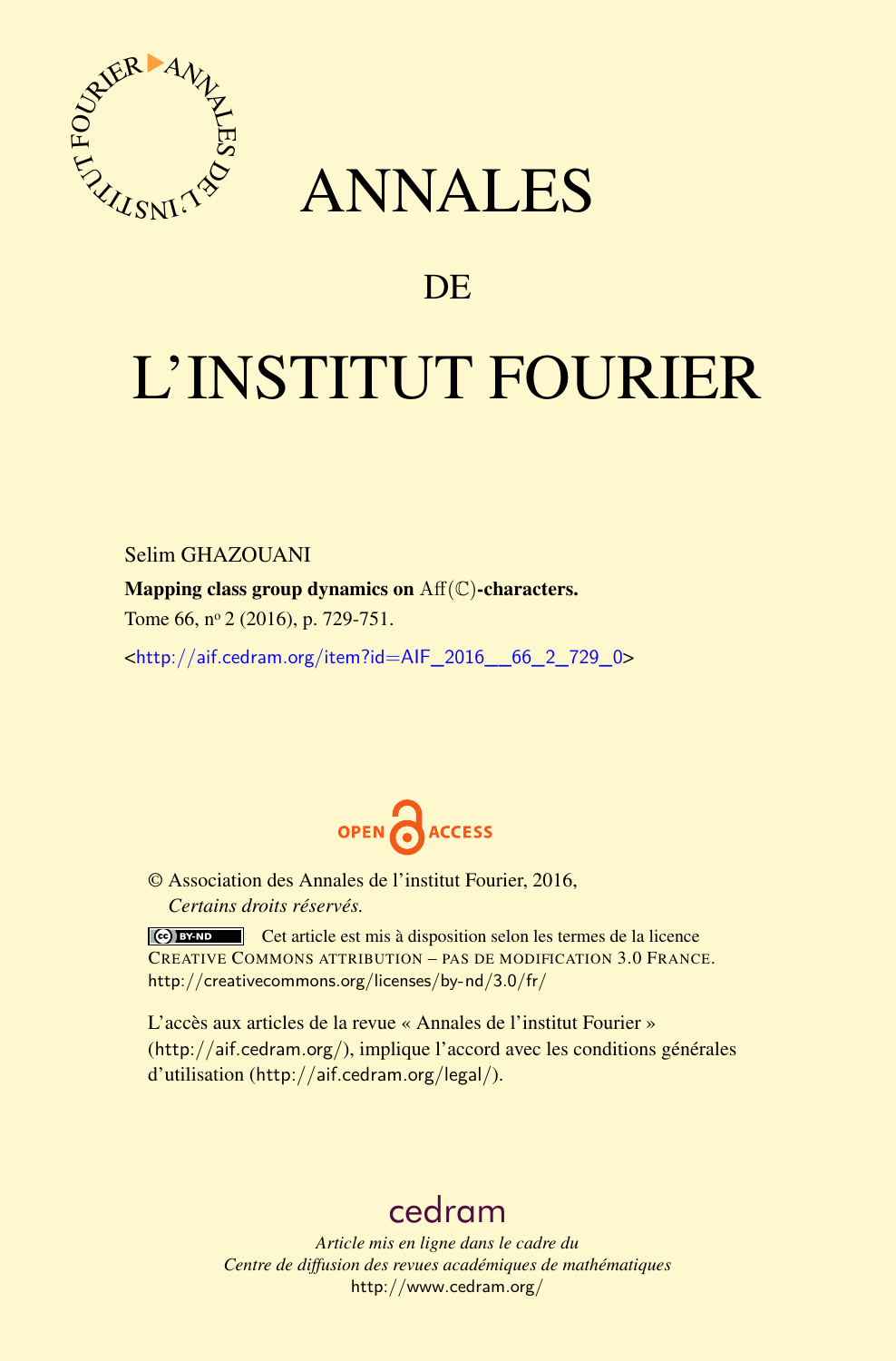## MAPPING CLASS GROUP DYNAMICS ON  $Aff(\mathbb{C})$ -CHARACTERS.

### **by Selim GHAZOUANI**

ABSTRACT. — We prove that in genus bigger than 2, the mapping class group action on  $Aff(\mathbb{C})$ -characters is ergodic. This implies that almost every representation  $\pi_1 S \longrightarrow \text{Aff}(\mathbb{C})$  is the holonomy of a branched affine structure on *S*, where *S* is a closed orientable surface of genus  $q \geq 2$ .

Résumé. — Nous prouvons dans cet article qu'en genre plus grand que deux, l'action du groupe modulaire sur les caractères affines est ergodique. Un corollaire de ce résultat est que presque toute représentation du groupe fondamental de *S* dans le groupe affine complexe est l'holonomie d'une structure affine branchée sur *S*, où *S* est une surface fermée orientable de genre plus grand que deux.

## **Introduction**

Let Γ be the fundamental group of a compact orientable surface *S* of genus  $g \geq 2$ . If *G* is a finite dimensional reductive Lie group (typically  $G = \text{PSL}(2,\mathbb{R})$  or  $\text{SU}(2)$ , one can look at the character variety  $\chi(\Gamma, G)$ which is defined to be the quotient  $\text{Hom}(\Gamma, G)//G$ , in the sense of geometric invariant theory. The mapping class group of *S* acts on  $\chi(\Gamma, G)$  by precomposition, the study of this action was popularized by Goldman in the early 80'. The most well-known result in the field, by Goldman, is that the action is ergodic for  $G = SU(2)$  (see [\[6\]](#page-23-0)). This result was extended by Pickrell and Xia to the case where *G* is compact, see [\[12\]](#page-23-1). In this paper we study the case  $G = \text{Aff}(\mathbb{C}) = \{z \mapsto az + b \mid (a, b) \in \mathbb{C}^* \times \mathbb{C}\}.$ Since  $\text{Aff}(\mathbb{C})$  is solvable, the tools from symplectic geometry developed in the reductive case do not apply in our setting. Moreover, the character

Keywords: ergodic theory, mapping class group, Torelli group, character variety, complex affine group, complex branched affine structure. Math. classification: 22D40, 20F39, 57M05.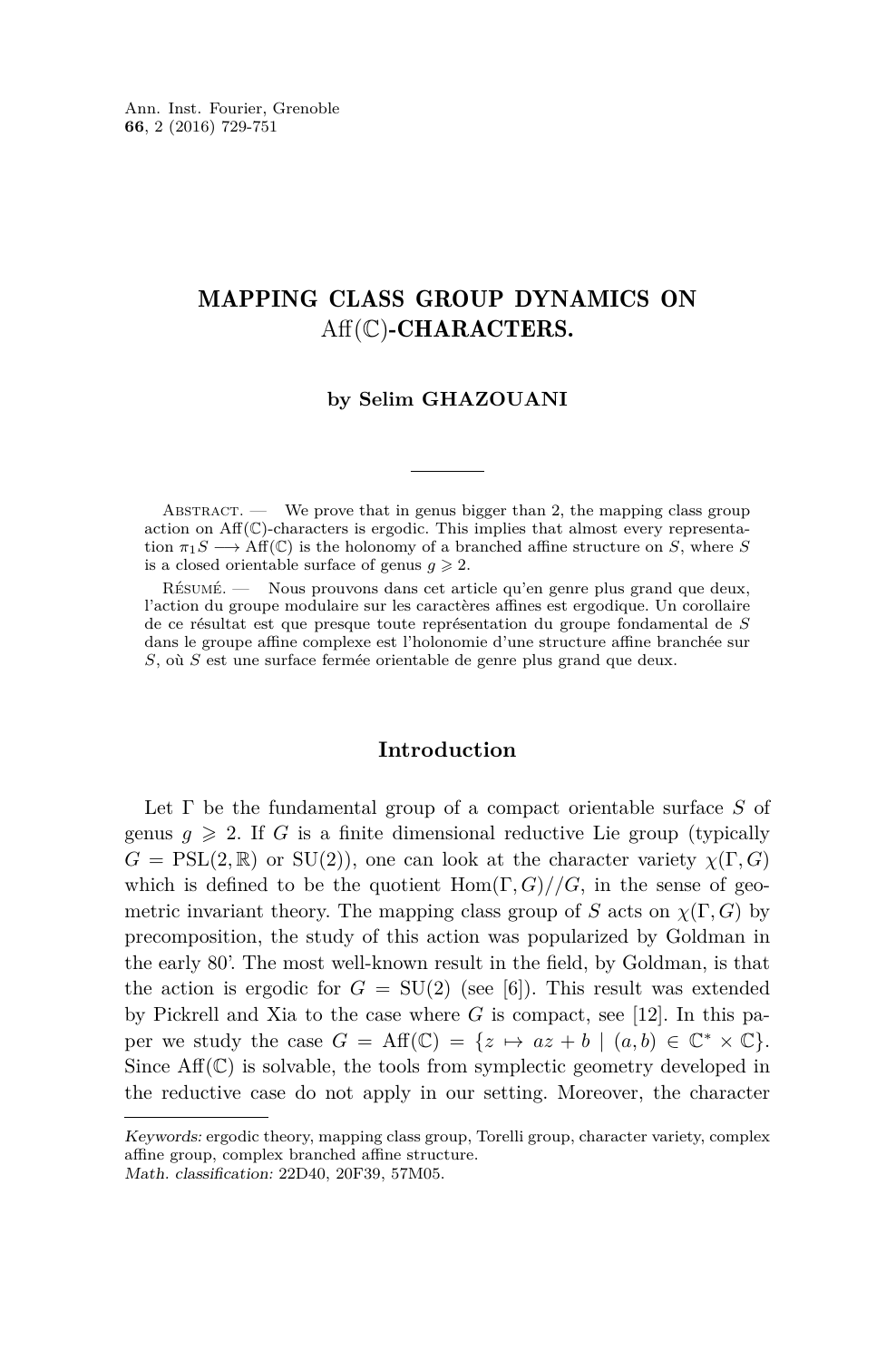variety is not defined, at least in the sense of geometric invariant theory. This last difficulty can be avoided by defining  $\chi(\Gamma, \text{Aff}(\mathbb{C}))$  to be the quotient of Hom(Γ,  $Aff(\mathbb{C})$ ) {abelian representations} by the action of *G* by conjugation (see Section [1\)](#page-3-0).

 $\chi(\Gamma, \text{Aff}(\mathbb{C}))$  has a structure of fiber bundle. It comes from the isomorphism  $\text{Aff}(\mathbb{C}) \simeq \mathbb{C}^* \ltimes \mathbb{C}$ , a representation  $\rho : \Gamma \longrightarrow \text{Aff}(\mathbb{C})$  is the data of a linear part  $\alpha$  :  $\Gamma \longrightarrow \mathbb{C}^*$  and a translation part  $\lambda : \Gamma \longrightarrow \mathbb{C}$  $(\rho = (\alpha, \lambda) : \Gamma \to \mathbb{C}^* \ltimes \mathbb{C})$ , where  $\alpha$  is a group homomorphism and  $\lambda$ is a cocyle relation twisted by  $\alpha$ . A point in the quotient space will be parametrized by an element in  $H^1(S, \mathbb{C}^*) \simeq (\mathbb{C}^*)^{2g}$  (the linear part) and an element in the projectivized space of  $H^1_\alpha(\Gamma, \mathbb{C}^*) \simeq \mathbb{CP}^{2g-3}$  (the translation part), and this parametrization gives the fiber bundle structure.

In the case where  $G = \mathbb{C}$  (the simplest non reductive case), the character variety is  $H^1(S, \mathbb{C}) \simeq \mathbb{C}^{2g}$ . The action of the mapping class group on  $H^1(S, \mathbb{C})$  (which happen to factor through the linear action of  $Sp(2g, \mathbb{Z})$  on  $\mathbb{C}^{2g}$ ) has an invariant non constant continuous function,  $\omega \mapsto \omega \wedge \overline{\omega}$  ∈  $H^2(S, \mathbb{R}) \simeq \mathbb{R}$ . Hence this action is not ergodic. (A careful study of this action has been carried out by M.Kapovich in [\[9\]](#page-23-2)). The main result of our paper is:

MAIN THEOREM. — The mapping class group action on  $\chi(\Gamma, \text{Aff}(\mathbb{C}))$  is ergodic.

The mapping class group action preserves this fiber bundle structure, and to prove the theorem we first prove that the induced action on the base is ergodic. Then we observe that the Torelli group stabilizes globally the fibers, and we prove that its action is ergodic in almost every fiber.

- The action on  $H^1(S, \mathbb{C}^*)$  is actually the linear diagonal action of  $Sp(2g, \mathbb{Z})$  on  $\mathbb{R}^{2g} \times (\mathbb{R}/\mathbb{Z})^{2g}$ . Moore's theorem gives the ergodicity.
- The Torelli group  $\mathcal{I}(S)$  acts to preserve the fibers of the fibrations, namely the projectivized spaces of the twisted cohomology group  $H^1_\alpha(\Gamma,\mathbb{C})$ . This action is in fact projective and thus one gets an interesting family of representations of the Torelli group:

$$
\tau_{\alpha} : \mathcal{I}(S) \longrightarrow \mathrm{PGL}(2g-2,\mathbb{C})
$$

In Section [3,](#page-8-0) we provide an explicit computation of the action of a family of Dehn twists along separating curves on  $PH^1_\alpha(\Gamma,\mathbb{C})$ . We deduce from this computation that for almost all  $\alpha$ , this action is ergodic.

These two last points together imply the main theorem. A remarkable consequence of the computation is that the mapping class group preserves no

ANNALES DE L'INSTITUT FOURIER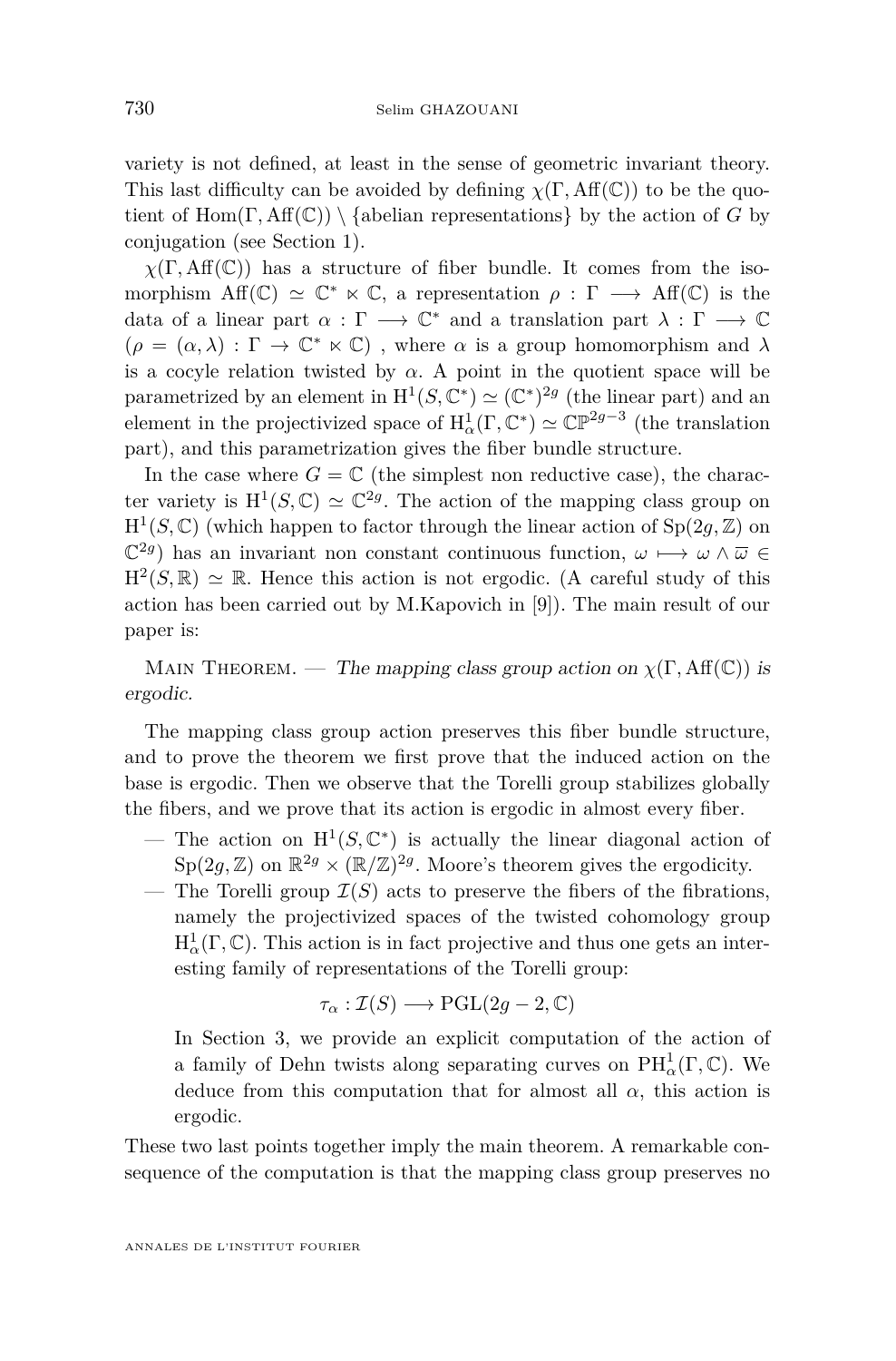symplectic form. In fact it preserves no absolutely continuous measure relatively to the Lebesgue measure, which contrasts with the case where *G* is reductive, in which we have such a symplectic form at hand, by Goldman's work (see  $[5]$ ).

Our original motivation was to study the holonomy of branched affine structures. A direct corollary is that the set of representation arising as the holonomy of such a structure is an open set of full measure of the character variety.

Acknowledgements. — I would particularly like to thank Julien Marché for carefully explaining twisted cohomology to me, Louis Funar for pointing out that the representations of the Torelli group I am considering were originally brought to light by Chueshev, and Serge Cantat for asking me the question that led to this paper. I also thank Luc Pirio for helpful discussions and useful comments on the text.

I am extremely grateful to my advisor Bertrand Deroin who encouraged me to get involved in mapping class group dynamics. His constant encouragements, advice and careful reading of this text made his contribution to this work invaluable to me. I am also very thankful to an anonymous referee, notably for suggesting a significant improvement of the proof of Proposition 8, but also for various comments on the substance and structure of this paper, which have rendered it much clearer.

Finally, I would like to thank the DMA at École Normale Supérieure which gave me wonderful working conditions.

Notation. — We introduce notations that will be used all along the paper:

- $\overline{\phantom{a}}$  *S* is a closed oriented surface of genus  $g \ge 2$ .
- Γ is the fundamental group of the surface *S*.
- $-\text{Aff}(\mathbb{C})$  is the group of complex affine transformations of the complex line.
- $-$  Mod(*S*) is the mapping class group of *S*.

## <span id="page-3-0"></span>**1. Action of the mapping class group on the character variety.**

## **1.1. Structure of the character variety.**

Let us recall the standard presentation for Γ:

$$
\Gamma = \langle a_1, b_1, \cdots, a_g, b_g \mid \prod_{i=1}^g [a_i, b_i] = 1 \rangle
$$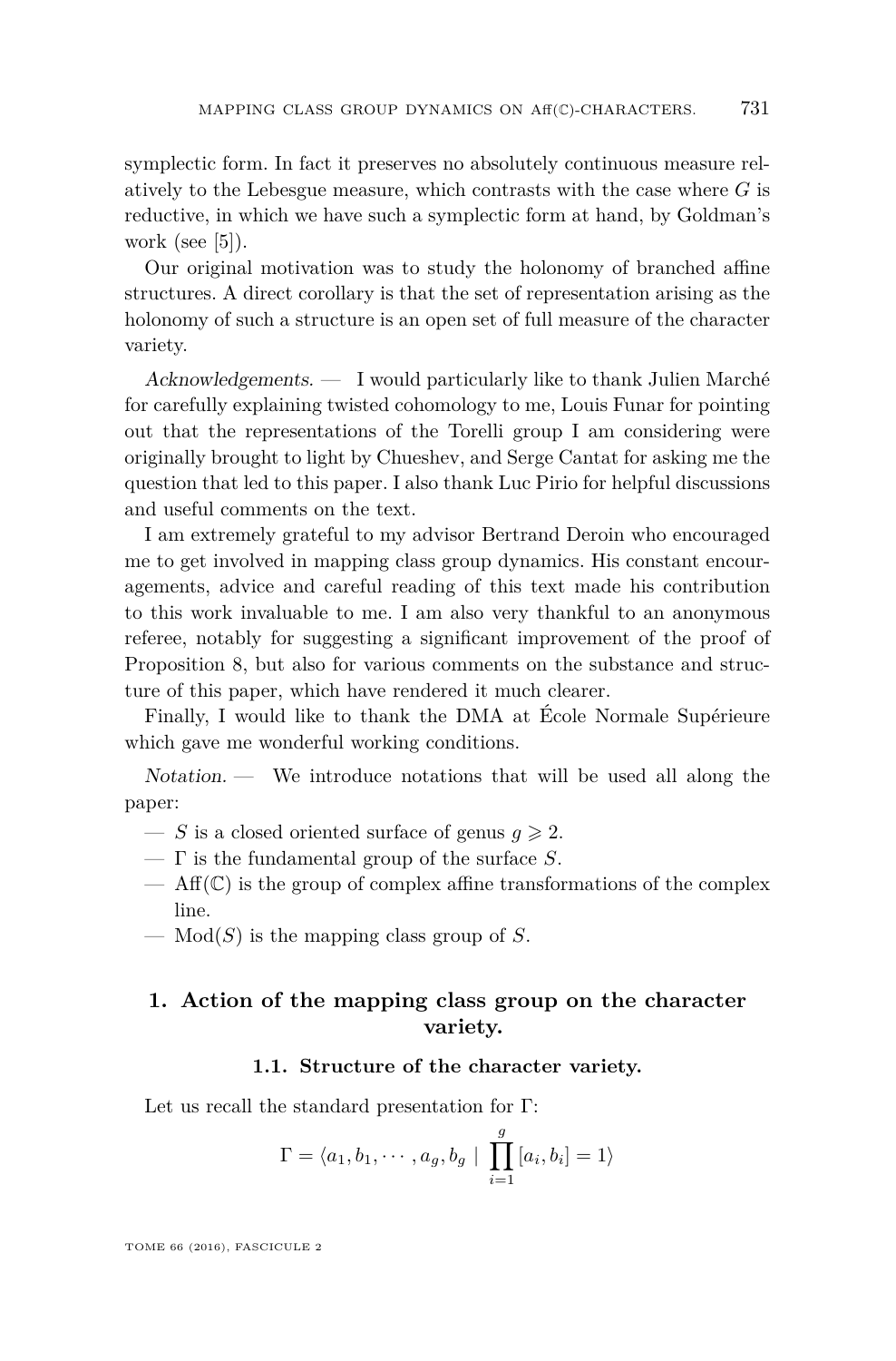Let  $\rho : \Gamma \longrightarrow Aff(\mathbb{C})$  be a group homomorphism. If we note  $\rho(a_i) : z \mapsto$  $A_i z + U_i$  and  $\rho(b_i) : z \mapsto B_i z + V_i$ , the following holds:

$$
\sum_{i=1}^{g} (A_i - 1)V_i + (1 - B_i)U_i = 0.
$$

Conversely, every set  $(A_i, U_i, B_i, V_i) \in \mathbb{C}^{*g} \times \mathbb{C}^g \times \mathbb{C}^{*g} \times \mathbb{C}^g$  verifying the equation above defines a representation of Γ in Aff(C). Thus Hom(Γ*,* Aff(C)) can be seen as an algebraic variety.

The quotient of  $Hom(\Gamma, Aff(\mathbb{C}))$  by the action by conjugation of  $Aff(\mathbb{C})$ is not Haussdorf. Nevertheless, the orbits responsible for this are the orbits of representations which are abelian (*i.e.* whose image is an abelian subgroup of  $\text{Aff}(\mathbb{C})$ ). Removing these ones, one gets a nice quotient (see Proposition 3).

DEFINITION 1.1. — The character variety  $\chi(\Gamma, \text{Aff}(\mathbb{C}))$  is defined to be the quotient of Hom( $\Gamma$ , Aff( $\mathbb{C}$ )) \ {abelian representations} by the action by conjugation of  $Aff(\mathbb{C})$ .

Let  $\rho \in \text{Hom}(\Gamma, \text{Aff}(\mathbb{C}))$  be a representation, one can look at its linear part (obtained from  $\rho$  just by post composing by the natural group homomorphism  $\mathbb{C}^* \ltimes \mathbb{C} \longrightarrow \mathbb{C}^*$ ). This allows us to define:

$$
l: \text{Hom}(\Gamma, \text{Aff}(\mathbb{C})) \longrightarrow \text{Hom}(\Gamma, \mathbb{C}^*) = \text{Hom}(H_1(S, \mathbb{Z}), \mathbb{C}^*)
$$

which factors through  $\chi(\Gamma, \text{Aff}(\mathbb{C}))$ , because two conjugate representations have the same linear part.

PROPOSITION 1.2. — The map  $L : \chi(\Gamma, \text{Aff}(\mathbb{C})) \longrightarrow H^1(S, \mathbb{C}^*)$  is a projective fibration with fiber  $\mathbb{CP}^{2g-3}$ .

Proof. — The map *l* restricted to  $Hom(\Gamma, Aff(\mathbb{C})) \setminus l^{-1}(\{1\})$  is a vector bundle with fiber  $\mathbb{C}^{2g-1}$ . Furthermore, for all  $\alpha \in H^1(S, \mathbb{C}^*)$ ,  $l^{-1}(\{\alpha\}) =$  $Z^1_\alpha(\Gamma,\mathbb{C})$  where

$$
Z^1_\alpha(\Gamma,\mathbb{C})=\{\lambda:\Gamma\longrightarrow\mathbb{C}\ |\ \forall\gamma,\gamma'\in\Gamma\ \lambda(\gamma\cdot\gamma')=\lambda(\gamma)+\alpha(\gamma)\lambda(\gamma')\}
$$

The vector space  $Z^1_\alpha(\Gamma,\mathbb{C})$  is the set of cochains of the cohomology of  $\Gamma$ twisted by  $\alpha$ . The action of Aff(C) by conjuguation stabilizes the fibers  $l^{-1}(\{\alpha\}) = Z^1_\alpha(\Gamma, \mathbb{C})$ . Let  $\rho := z \mapsto az + b$  and  $\lambda \in Z^1_\alpha(\Gamma, \mathbb{C})$ . We have  $\rho \cdot \lambda = b(1 - \alpha) + a\lambda$ , so the quotient of  $Z^1_\alpha(\Gamma, \mathbb{C})$  by the action of Aff( $\mathbb{C}$ ) is the projective space of  $Z^1_\alpha(\Gamma, \mathbb{C})/\mathbb{C} \cdot (1 - \alpha) = H^1_\alpha(\Gamma, \mathbb{C})$ .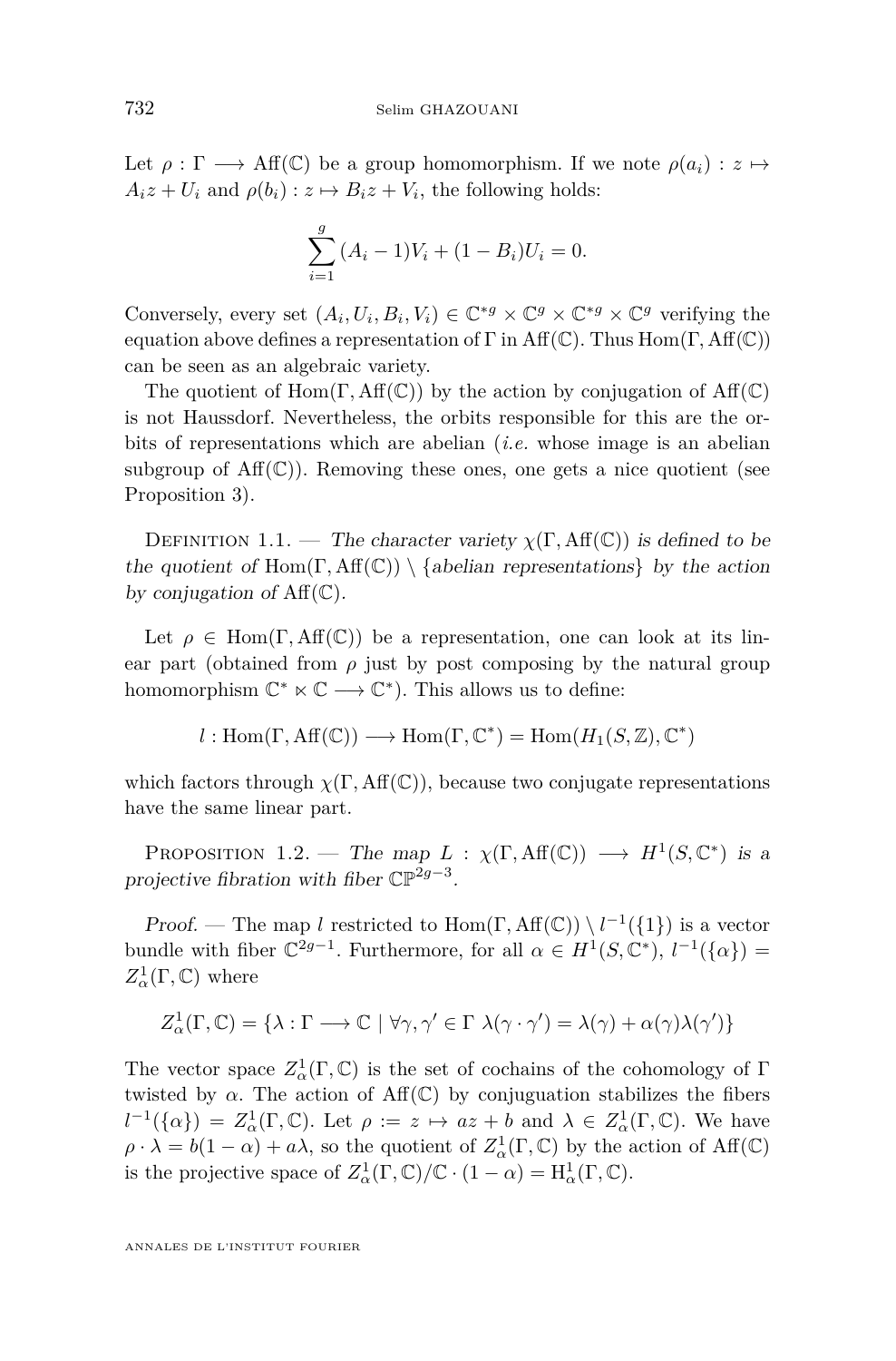Take  $\lambda \in Z^1_\alpha(\Gamma, \mathbb{C})$ . It is entirely determined by the data of  $\lambda(a_1), \lambda(b_1), \cdots$  $\lambda(a_q)$ ,  $\lambda(b_q)$  and those 2*g* complex numbers must satisfy the linear relation

$$
\sum_{i=1}^{g} \lambda(a_i)(1 - \alpha(a_i)) + \lambda(b_1)(\alpha(b_i) - 1) = 0
$$

Conversely, the data of 2*g* complex numbers satisfying the linear relation above defines an element of  $Z^1_\alpha(\Gamma, \mathbb{C})$ . Therefore  $Z^1_\alpha(\Gamma, \mathbb{C})$  has complex dimension 2*g*−1 and  $H^1_\alpha(\Gamma, \mathbb{C})$  has complex dimension 2*g*−2. Hence the fiber is isomorphic to  $\mathbb{CP}^{2g-3}$ . .

Notation. — From now on,  $\chi$  will be the variety of Aff(C)-characters. Let  $H$  is a subgroup of  $\mathbb{C}^*$ . We define

$$
\chi_H = \{ \rho \in \chi \mid \text{Im}(L(\rho)) \subset H \}
$$

One will say that a representation  $\rho$  is

- (1) unitary (or Euclidean) if it belongs to  $\chi_{\mathbb{U}}$ , where U is the set of complex numbers of absolute value 1.
- (2) real if it belongs to  $\chi_{\mathbb{R}^*}$ .
- (3) almost real if there exists a subgroup of finite index  $\Gamma'$  in  $\Gamma$  such that  $L(\rho)(\Gamma') \subset \mathbb{R}^*$ .
- (4) abelian is the image of  $\rho$  is an abelian subgroup of Aff(C).
- (5) strictly affine in any other case.

#### **1.2. The** Mod(*S*) **action.**

The mapping class group of a closed surface *S* is classically defined as

$$
Mod(S) = Homeo^+(S)/Homeo_0(S)
$$

Any element of  $Mod(S)$  defines an element of  $Out(\Gamma) = Aut(\Gamma)/Inn(\Gamma)$ . By a theorem of Dehn-Nielsen-Baer

$$
Mod(S) \simeq Out^+(\Gamma)
$$

where  $Out^+(\Gamma)$  is the subgroup of elements in  $Out(\Gamma)$  preserving the fundamental class in  $H^2(\Gamma, \mathbb{Z})$ .

Notice now that any element of Aut(Γ) acts on Hom(Γ*,* Aff(C)) by precomposition. This action induces an action of  $Out(Γ)$  on the character variety. An important remark which will be detailed later is that this action preserves the fiber bundle structure described in the previous section.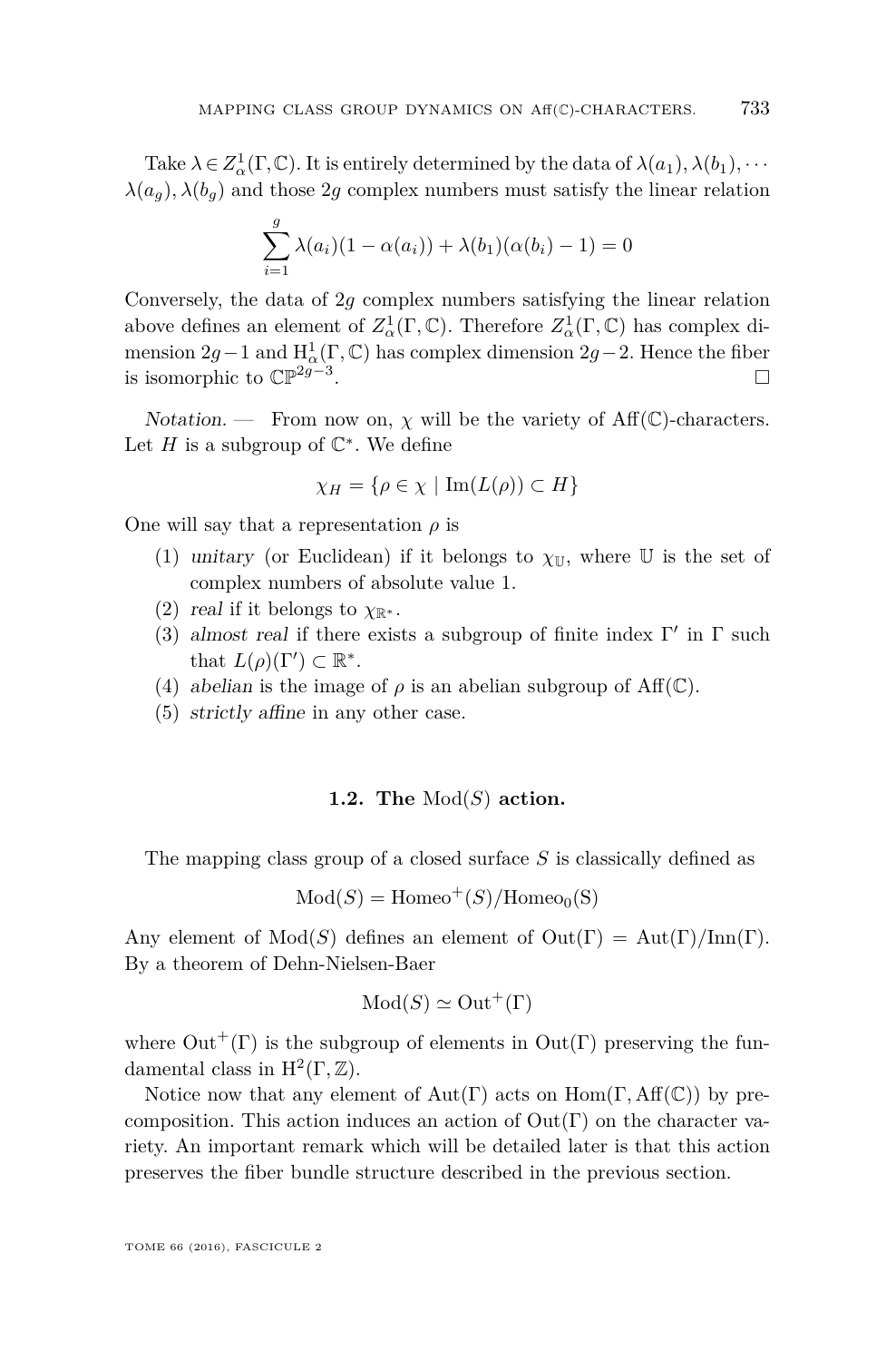PROPOSITION 1.3.

- (1) Let *H* be a subgroup of  $\mathbb{C}^*$ . Then the Mod(*S*)-action preserves  $\chi_H$ .
- (2) The  $Mod(S)$ -action preserves the set of almost-real representations.
- (3) The  $Mod(S)$ -action preserves the set of strictly affine representations.

Remark. — This action preserves no measure *a priori*. Still *χ* is a differentiable manifold and even tough the Lebesgue measure is not canonically defined, it makes sense to say that a subset *A* has measure zero (just say that its Lebesgue measure in any chart is zero). In a more general setting, an action by diffeomorphisms on a manifold will be said to be ergodic if any invariant subset has zero measure or full measure in the sense defined previously.

## **1.3. The symplectic representation.**

The mapping class group acts naturally on  $H_1(S, \mathbb{Z})$ , preserving the symplectic intersection form. Up to the choice of a symplectic basis of  $H_1(S, \mathbb{Z})$ , one gets a linear representation of  $Mod(S)$  in  $Sp(2q, \mathbb{Z})$ :

$$
\Psi: \mathrm{Mod}(S) \longrightarrow \mathrm{Sp}(2g,\mathbb{Z}).
$$

Let us denote by  $\mathcal{I}(S)$  the kernel of this representation. This group is usually called the Torelli group. It is the subgroup of  $Mod(S)$  acting trivially on the homology of *S*.

THEOREM  $1.4.$  — The image of the symplectic representation is  $Sp(2q,\mathbb{Z})$ .

This theorem was originally proved by Poincaré. A modern proof of this theorem can be found in [\[3\]](#page-23-4).

This way  $Mod(S)$  acts on  $Hom(H_1(S, \mathbb{Z}), \mathbb{C}^*)$  by precomposition by the image of the symplectic representation. This means that for  $f \in Mod(S)$ , the following diagram commutes:



ANNALES DE L'INSTITUT FOURIER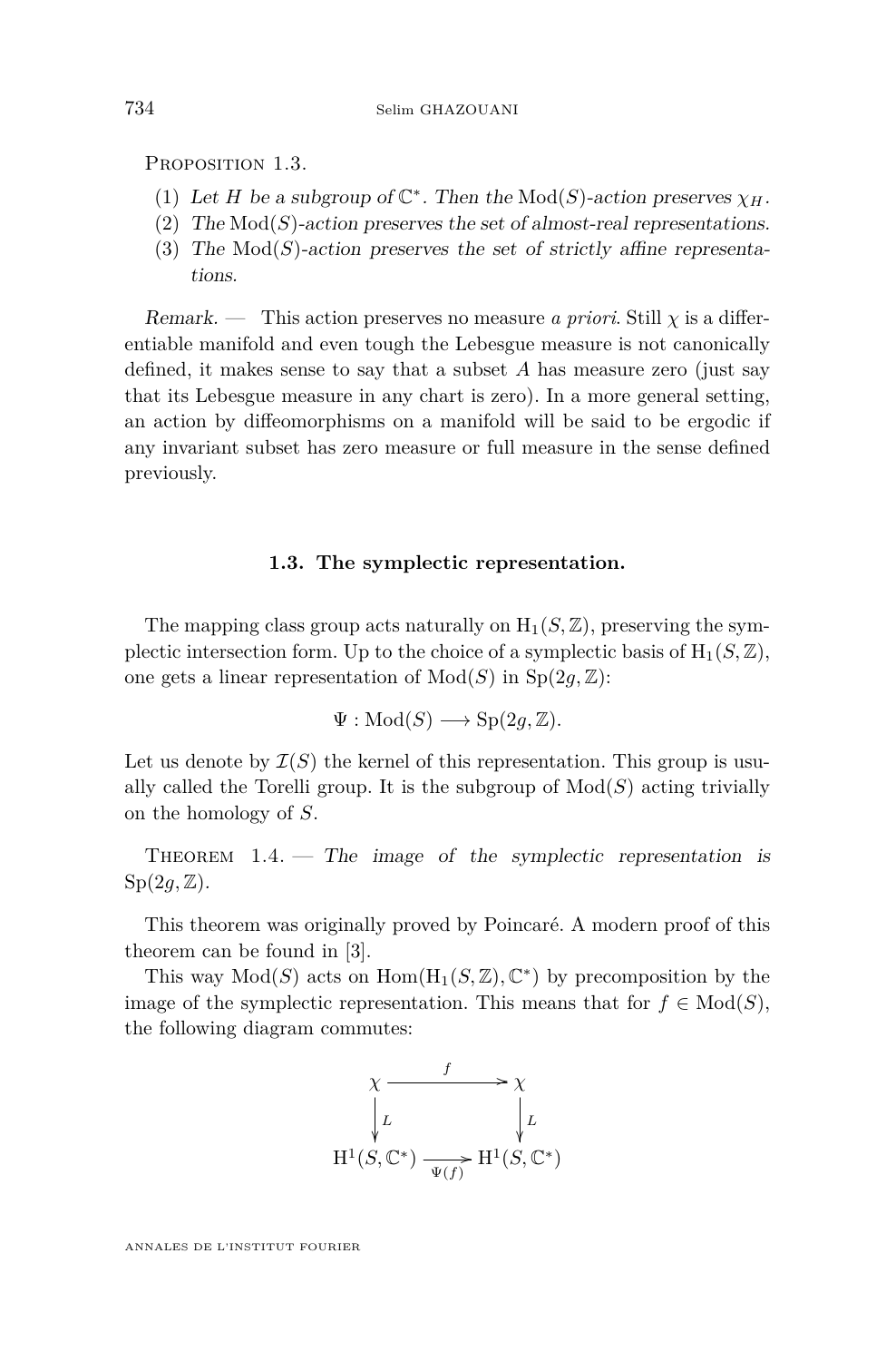#### **1.4. The Torelli group action on the fibers.**

PROPOSITION 1.5. — The Torelli group  $\mathcal{I}(S)$  preserves the fibers of L, and acts on them by projective transformations.

Proof. — Let f be an automorphism whose class in  $Mod(S)$  belongs to  $\mathcal{I}(S)$ . For any  $\alpha \in H^1(S, \mathbb{C}^*)$ , f acts linearly on  $Z^1_\alpha(\Gamma, \mathbb{C})$ , preserving the line generated by  $1 - \alpha$ . Thus *f* defines a linear automorphism  $H^1_\alpha(S, \mathbb{C}),$ and so a projective transformation of  $PH^1_\alpha(S, \mathbb{C})$ .

## **2.** Ergodicity of the Sp $(2g, \mathbb{Z})$ -action on  $(\mathbb{C}^*)^{2g}$ .

<span id="page-7-0"></span>The choice of a symplectic basis  $a_1, b_1, \ldots, a_g, b_g$  of  $H_1(S, \mathbb{Z})$  identifies  $H^1(S, \mathbb{C}^*)$  and  $(\mathbb{C}^*)^{2g}$  via the map

$$
\alpha \longrightarrow (\alpha(a_1), \alpha(b_1), \dots, \alpha(a_g), \alpha(b_g))
$$

The exponential map identifies  $\mathbb{T}^{2g} \times \mathbb{R}^{2g}$  with  $H^1(S, \mathbb{C}^*) \simeq (\mathbb{C}^*)^{2g}$  in such a way that the  $\text{Sp}(2g, \mathbb{Z})$ -action on  $H^1_\alpha(S, \mathbb{C})$  induces the diagonal action by linear transformations on  $\mathbb{T}^{2g} \times \mathbb{R}^{2g}$ . Recall the following theorem:

PROPOSITION 2.1. — The Sp $(2g, \mathbb{Z})$ -action on  $\mathbb{R}^{2g}$  is ergodic.

It is a corollary of Moore theorem, which states that if Γ is a lattice in a semi-simple Lie group *G* and *H* is a closed non-compact subgroup of *G*, then the  $\Gamma$ -action on  $G/H$  is ergodic. The original proof of this theorem can be found in [\[11\]](#page-23-5).

PROPOSITION 2.2. — The Sp(2g, Z)-action on  $(\mathbb{C}^*)^{2g}$  is ergodic with respect to the Lebesgue measure.

Proof. — Let *B* a Sp $(2g, \mathbb{Z})$ -invariant measurable subset of  $\mathbb{T}^{2g} \times \mathbb{R}^{2g}$  of positive measure and let *A* be  $p^{-1}(B)$  where  $p : \mathbb{R}^{2g} \times \mathbb{R}^{2g} \longrightarrow \mathbb{T}^{2g} \times \mathbb{R}^{2g}$ is the natural projection. A is left  $\mathbb{Z}^{2g}$ -invariant and diagonally  $Sp(2g, \mathbb{Z})$ invariant.

 $Sp(2g,\mathbb{R})$  acts transitively on the non-zero level sets of the canonical symplectic form  $\omega$  on  $\mathbb{R}^{2g}$  and the stabilizer in  $Sp(2g, \mathbb{R})$  of a couple  $(x, y) \in$  $\mathbb{R}^{2g} \times \mathbb{R}^{2g}$  is a non-compact closed subgroup of  $Sp(2g, \mathbb{R})$  (see [\[9,](#page-23-2) p.12] for more details on the structure of the stabilizer). Moore theorem ensures that  $\text{Sp}(2g,\mathbb{Z})$  acts ergodically on  $\text{Sp}(2g,\mathbb{R})/\text{Stab}_{\text{Sp}(2g,\mathbb{R})}\{(x,y)\}=\omega^{-1}(\{t\})$  for all  $t \in \mathbb{R}^*$ .

Since *A* is  $Sp(2g, \mathbb{Z})$ -invariant, it must be, up to a measurable subset of measure zero, a union of level sets of the symplectic form. Hence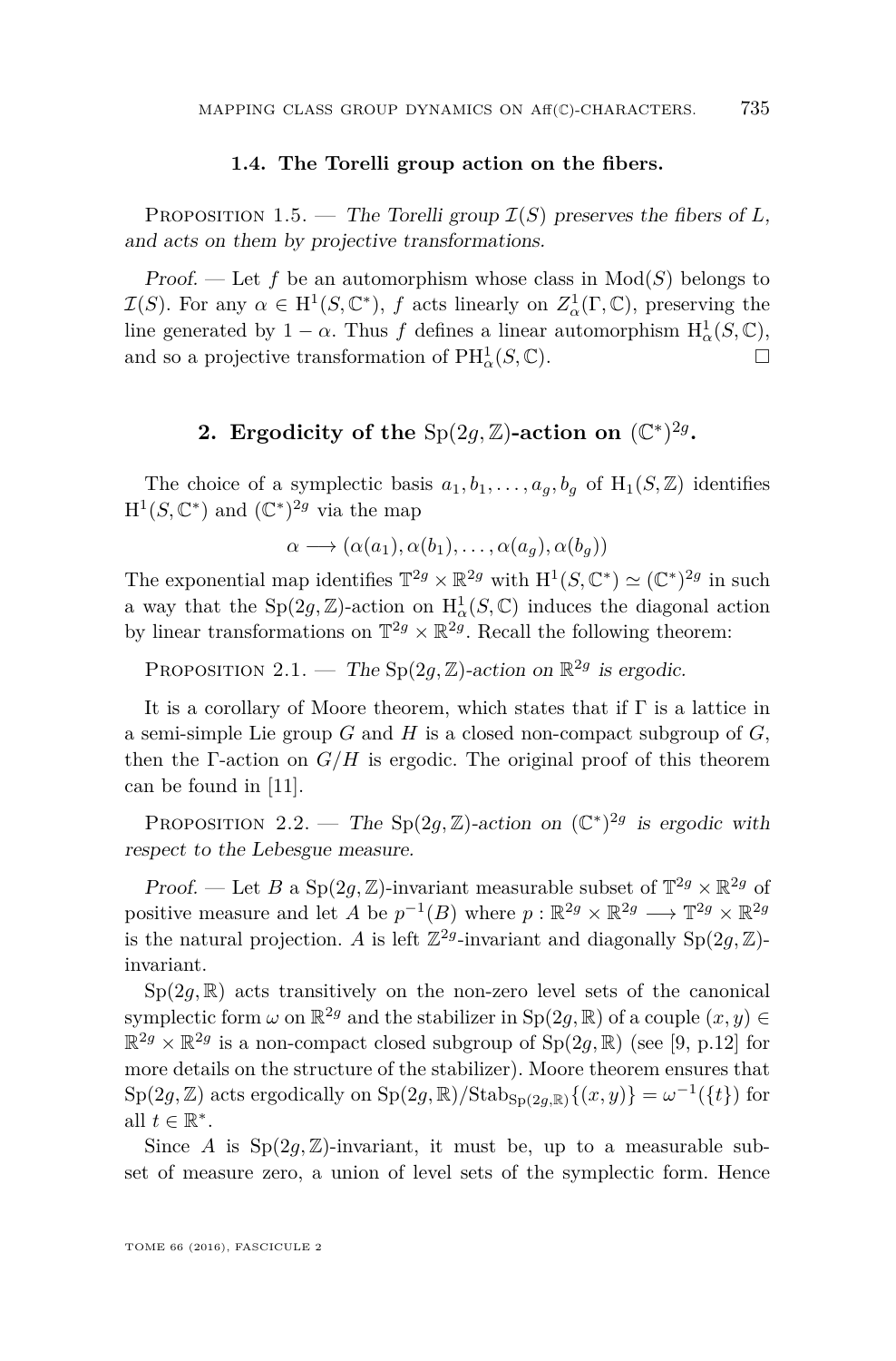$A = \omega^{-1}(I)$  where  $I \subset \mathbb{R}$  is a measurable subset. Since *A* has positive measure, by Fubini theorem *I* must have positive measure. Let  $\alpha$  be any real number and  $t \in I$  a density point(which exists according to Lebesgue regularity lemma). Then there exists a couple  $(x, y)$  in  $\omega^{-1}(\{t\})$  and a vector  $\vec{k} \in \mathbb{Z}^{2g}$  such that  $\omega(\vec{k}, y) = \alpha$ . Since *A* is a union of level sets of the symplectic form,  $(x, y)$  is a density point of *A*. Translations on the first factor preserve the Lebesgue measure, so  $(x + \vec{k}, y)$  is also a density point. By Fubini theorem,  $\omega(x+\vec{k},y) = t+\alpha$  must be a density point of *I*.  $\alpha$  has been chosen arbitrarily so *I* must be equal to R. Hence *A* is all  $\mathbb{R}^2$ <sup>*g*</sup>  $\times$   $\mathbb{R}^2$ <sup>*g*</sup>, therefore the  $Sp(2g, \mathbb{Z})$  action on  $\mathbb{T}^{2g} \times \mathbb{R}^{2g}$  is ergodic.

## **3.** The Torelli group action on  $\mathrm{PH}^1_\alpha(\Gamma,\mathbb{C})$  .

<span id="page-8-0"></span>Let us fix once and for all a point  $p \in S$  in such a way that we identify  $\pi_1(S, p)$  and Γ. Any diffeomorphism *f* of *S* fixing the point *p* defines canonically an automorphism of Γ whose class in Out(Γ) is the class of *f* ∗ in  $Mod(S)$ . In all this section,  $\alpha$  is a non-trivial element of  $H^1(S, \mathbb{C}^*)$ .

## **3.1.** Action of a Dehn twist on  $H^1_\alpha(\Gamma, \mathbb{C})$

PROPOSITION  $3.1.$  — Any Dehn twist along a separating curve belongs to  $\mathcal{I}(S)$ .

This is a classical result, whose proof can be found in [\[3\]](#page-23-4).

We now explain how one can make an effective computation of the action of a Dehn twist along a separating curve.

<span id="page-8-1"></span>LEMMA 3.2. — Let  $\delta$  be a separating curve in *S* such that  $p \in \delta$ , and let  $[\delta] \in \pi_1(S, p)$  be a representative of the free homotopy class of  $\delta$ . Let  $T_{\delta}$ be the Dehn twist along  $\delta$ . Then there exists  $\mu \in Z^1_\alpha(\pi_1(S, p), \mathbb{C})$  such that for all  $[\gamma] \in \pi_1(S, p)$  and  $\lambda \in Z^1_\alpha(\pi_1(S, p), \mathbb{C})$ 

$$
\lambda(T_{\delta}([\gamma])) = \mu([\gamma])\lambda([\delta]) + \lambda([\gamma])
$$

Proof. — Let  $p \in S$  be the base point of  $\pi_1 S$ . We assume that all closed curves will be based at *p*, unless explicitly mentioned. Let  $[\gamma]$  be a class in *π*<sub>1</sub>*S* and  $\gamma \in [\gamma]$  such that  $\gamma$  intersects  $\delta$  transversally. Let  $q_1, \ldots, q_k$  be the intersection points of  $\gamma$  and  $\delta$  in the order along  $\gamma$ . Let  $q_0 = p$ .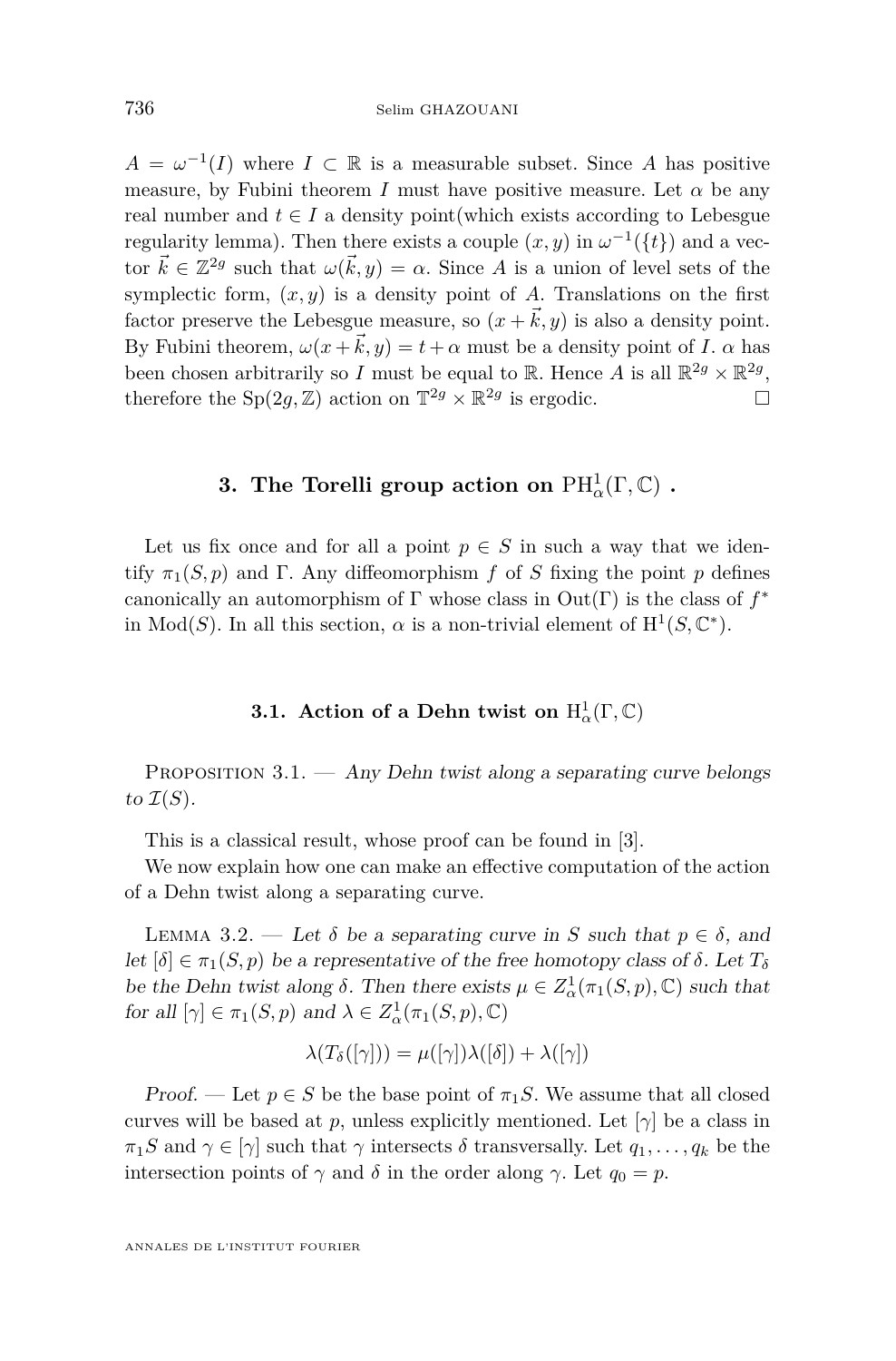Let  $\beta_i$  be the closed curve going from *p* to  $q_i$  through  $\gamma$  and going through  $\delta$  (in the positive direction if  $(-1)^{i+1} = 1$  or in the negative sens if (−1)*i*+1 = −1) until *p*. Hence:

$$
T_{\delta}([\gamma]) = [\gamma][\beta_k]^{-1}[\delta]^{(-1)^{k+1}}[\beta_k] \cdots [\beta_2]^{-1}[\delta]^{-1}[\beta_2][\beta_1]^{-1}[\delta][\beta_1]
$$
  
=  $[\gamma] \prod_{i=k}^{1} [\beta_i]^{-1}[\delta]^{(-1)^{i+1}}[\beta_i]$ 

To see this, one just notices that the image of  $\gamma$  through  $T_\delta$  is a closed path obtained by following  $\gamma$  from *p* to the first intersection point  $q_1$ , then following  $\delta$  in the positive direction until coming back to  $q_1$ , then following  $\gamma$  between  $q_1$  and  $q_2$ , then following  $\delta$  in the negative direction until coming back to  $q_2$ , etc. This path can be deformed into  $\gamma \beta_k^{-1} \delta^{(-1)^{k+1}} \beta_k \cdots \beta_2^{-1} \delta^{-1} \beta_2 \beta_1^{-1} \delta \beta_1$ , adding a path going from  $q_i$  to *p* through  $\gamma$  in the negative direction and then coming back to  $q_i$  from  $p$ in the positive direction, right after each time the path travels across  $\delta$ .

We now compute  $\lambda(T_\delta([\gamma]))$ 

$$
\lambda(T_{\delta}([\gamma]) = \lambda([\delta] \prod_{i=k}^{1} [\beta_i]^{-1} [\delta]^{(-1)^{i+1}} [\beta_i])
$$

Since  $\delta$  is separating,  $\alpha([\delta]) = 1$ . Using the fact that  $\lambda$  is a cocyle *(i.e.* for all classes  $[\gamma_1], [\gamma_2] \in \pi_1(S, p)$ ,  $\lambda([\gamma_1] \cdot [\gamma_2]) = \lambda([\gamma_1]) + \alpha([\gamma_1])\lambda([\gamma_2])$ , one finds

$$
\lambda(T_{\delta}([\gamma]) = \lambda([\gamma]) + \lambda([\delta])\alpha([\gamma]) \cdot \sum_{i=1}^{k} (-1)^{i+1} \alpha([\beta_i])
$$

and  $\mu(\gamma) = \alpha(\gamma) \sum_{i=1}^n (-1)^{i+1} \alpha^{-1}([\beta_i])$ . It remains to check that  $\mu$  is an element of  $Z^1_\alpha(\pi_1(S, p), \mathbb{C})$  which can be seen by remarking that the image under  $T_{\delta}$  of the product of two closed curves is the product of their images and computing using the formulas above.

## **3.2. Action of a subgroup generated by two Dehn twists.**

Let us consider the curves  $\delta_1$  and  $\delta_2$  from Figure 1. The Dehn twists along those curves generate a subgroup  $G \subset \mathcal{I}(S)$ .

Let  $T_i$  be the automorphism of  $\Gamma$  induced by the Dehn twist along  $\delta_i$ . *T*<sub>*i*</sub> acts on  $\mathbb{Z}_{\alpha}^1(\Gamma,\mathbb{C})$  preserving the line generated by  $(1-\alpha)$ . Lemma [3.2](#page-8-1) ensures that the left action of  $T_i^{-1}$  is  $T_i^{-1} \cdot \lambda = \lambda \circ T_i = \lambda + \varphi_i \cdot \mu_i$  where  $\mu_i \in \mathbb{Z}^1_\alpha(\Gamma, \mathbb{C})$  and  $\varphi_i$  is the linear form  $\lambda \mapsto \lambda([\delta_i])$ , verifying  $\varphi_i(\mu_i) = 0$ . *a*<sup>1</sup> and *a*<sup>2</sup> are the curves drawn on Figure 1.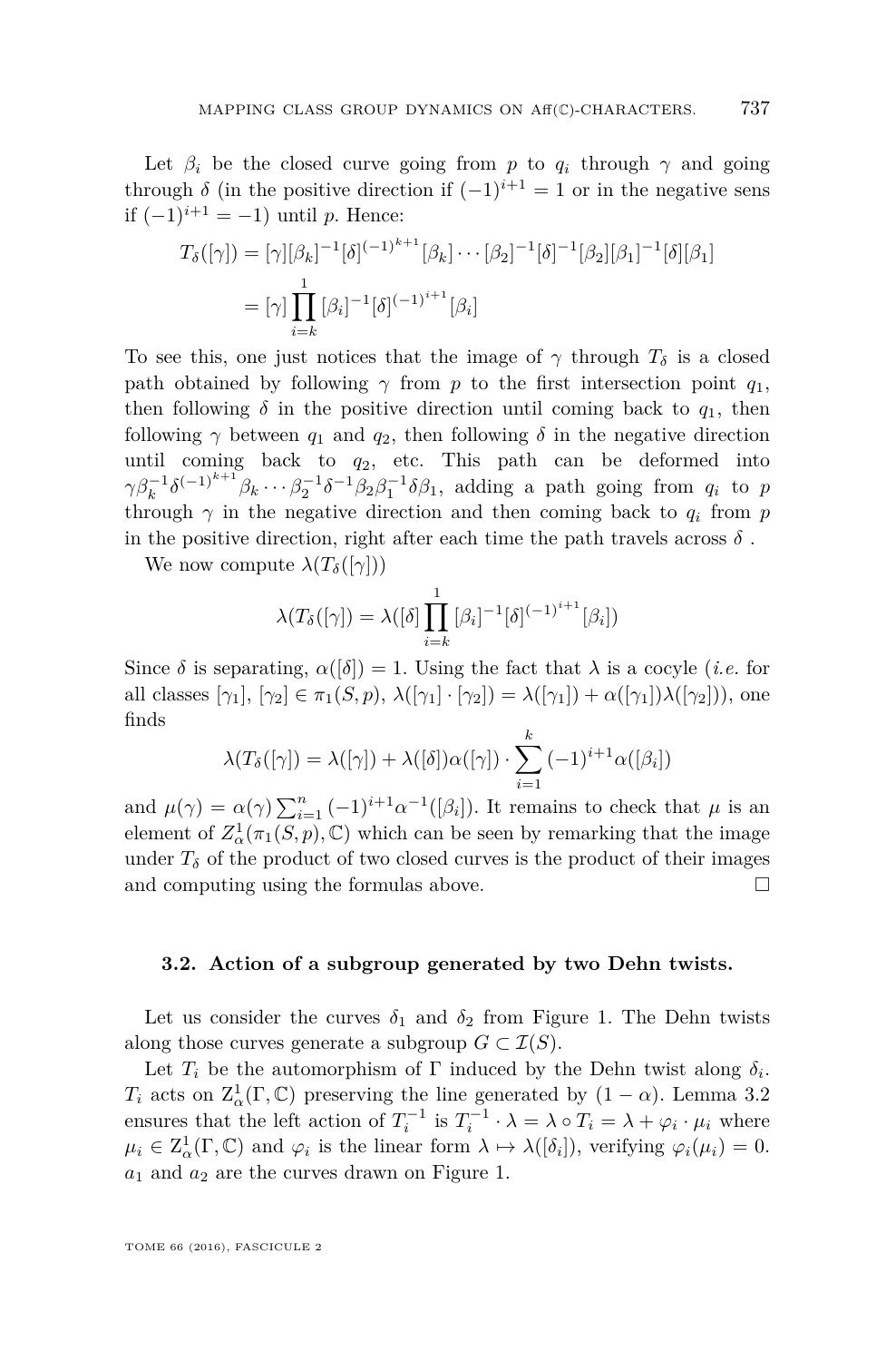

Figure 3.1. The curves  $\delta_1, \delta_2, a_1$  and  $a_2$ .

<span id="page-10-0"></span>PROPOSITION 3.3.

- (1)  $\mu_1(\delta_1) = (1 \alpha(a_1)^{-1}) \cdot (1 \alpha(a_2)^{-1})$
- (2)  $\mu_2(\delta_2) = (1 \alpha(a_1)) \cdot (1 \alpha(a_2))$
- (3)  $\mu_1(\delta_1) = 0$
- (4)  $\mu_2(\delta_2) = 0$

Proof. — The two last inequalities follow directly from the fact that a simple closed curve does not self-intersect.

Write  $\mu_1(\delta_2) = \sum_{i=1}^n \epsilon(i) \alpha^{-1}([\beta_i])$  according to Proposition [3.3.](#page-10-0) Let us compute the  $\beta_i$  using the algorithm described in the proof of Lemma [3.2.](#page-8-1)  $β$ <sub>1</sub> is null-homotopic since  $δ$ <sub>1</sub> and  $δ$ <sub>2</sub> first intersect at *p*.



Figure 3.2. Combinatorics of the intersections between  $\delta_1$  and  $\delta_2$ 

 $\beta_2$  is the curve built following  $\delta_2$  from *p* to  $q_2$  then going to *p* following  $\delta_1$ . This gives the following curve: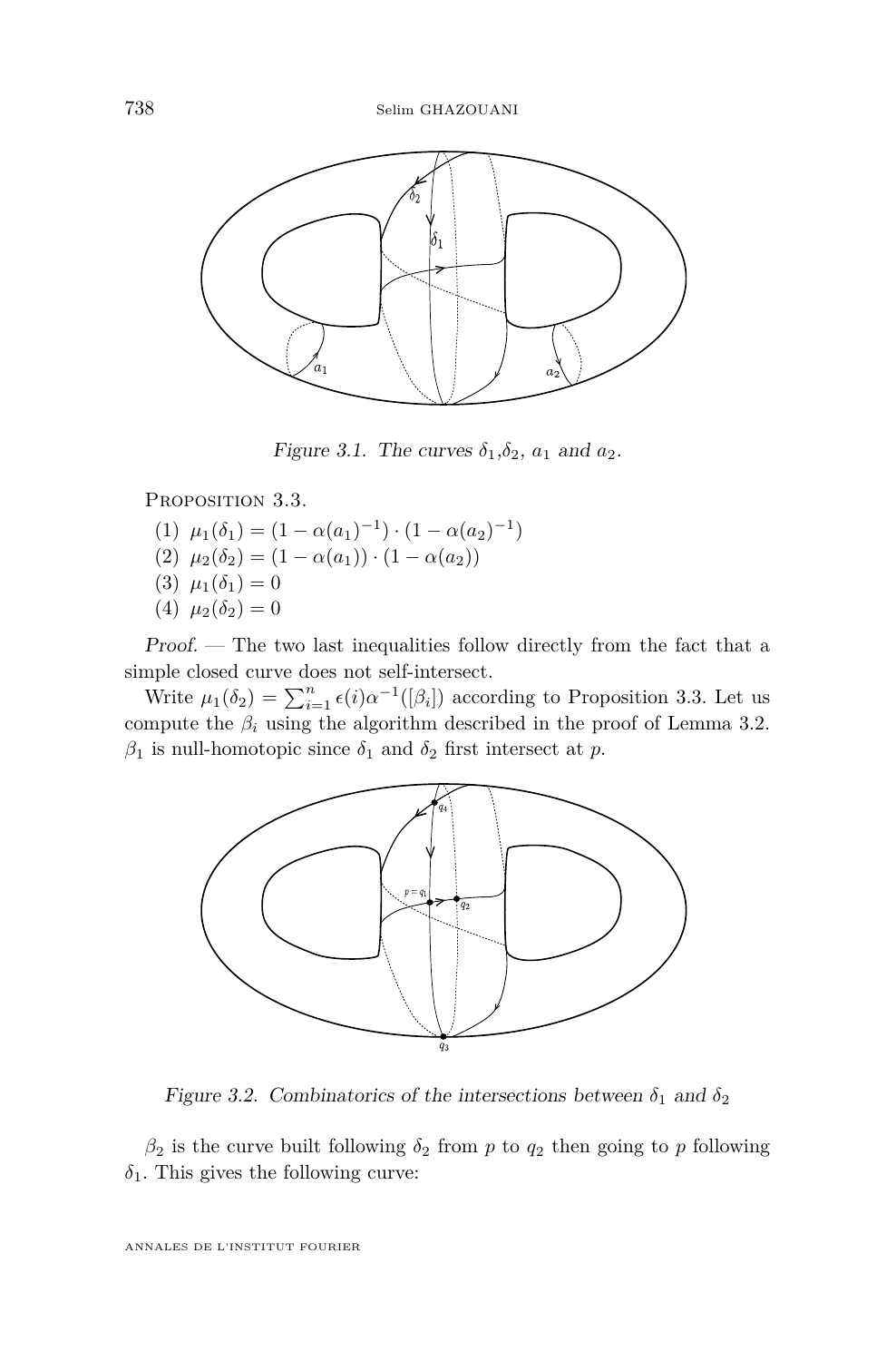

Figure 3.3. The curve  $\beta_2$ 

The curve  $\beta_2$  is homologuous to  $a_1^{-1}$ . Proceeding with the algorithm, one finds:

- $-\beta_1$  is homologuous to 0.
- $\beta_2$  is homologuous to  $a_1^{-1}$ .
- $\beta_3$  is homologuous to  $a_1^{-1}a_2^{-1}$ .
- $\beta_4$  is homologuous to  $a_2^{-1}$

This gives  $\mu_1(\delta_2) = 1 - \alpha(a_1) + \alpha(a_1)\alpha(a_2) - \alpha(a_2)$ . A likewise calculation gives the value of  $\mu_2(\delta_1)$ .

PROPOSITION 3.4. —  $[\mu_1]$  and  $[\mu_2] \in H^1_\alpha(\Gamma, \mathbb{C})$  form a basis of  $H^1_\alpha(\Gamma, \mathbb{C})$ for all  $\alpha$  in a dense set open set of full measure.

Proof. — Assume there exists constants *a, b, c* such that

$$
a\mu_1 + b\mu_2 + c(1 - \alpha) = 0
$$

Evaluating on  $\delta_1$  and  $\delta_2$ , one finds  $0 = a\mu_1(\delta_2) = b\mu_2(\delta_1)$ . For  $\alpha$  in a dense open set of full measure(the set of  $\alpha$  such that  $(1 - \alpha(a_1)^{-1})(1 - \alpha(a_2)^{-1})$ and  $(1 - \alpha(a_1))(1 - \alpha(a_2))$  do not vanish),  $a = b = 0$ , and so  $c = 0$ .  $\Box$ 

Matrices of  $T_1^{-1}$  and  $T_2^{-1}$  in this basis are:

$$
\left(\begin{array}{cc} 1 & (1 - \alpha^{-1}(a_1))(1 - \alpha(a_2)^{-1}) \\ 0 & 1 \end{array}\right), \left(\begin{array}{cc} 1 & 0 \\ (1 - \alpha(a_1))(1 - \alpha(a_2)) & 1 \end{array}\right)
$$

## **3.3. A criterion for ergodicity.**

Lemma 3.5 (Jorgensen). — If two matrices *A* and *B* generate a nonelementary discrete subgroup of PSL(2*,* C) then

$$
|\text{Tr}(A)^2 - 4| + |\text{Tr}(ABA^{-1}B^{-1}) - 2| \ge 1
$$

TOME 66 (2016), FASCICULE 2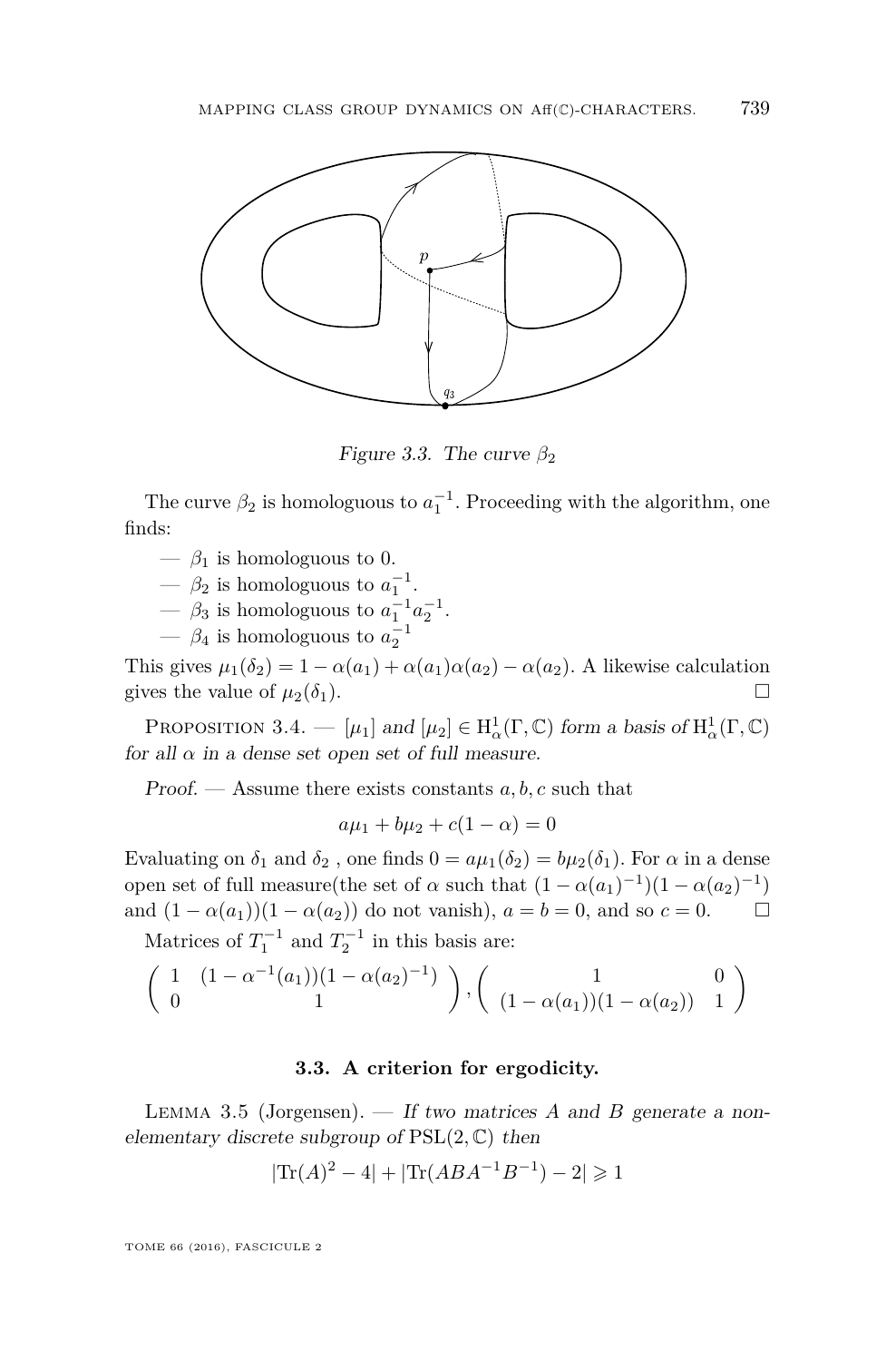This lemma is proven in [\[8\]](#page-23-6).

Let us compute the quantity of the lemma for  $A = \begin{pmatrix} 1 & a \\ 0 & 1 \end{pmatrix}$  and  $B = \begin{pmatrix} 1 & 0 \\ b & 1 \end{pmatrix}$ *b* 1 .  $\text{Tr}(ABA^{-1}B^{-1})=2+(ab)^2$  $Tr(A) = 2$ 

So if *A* and *B* generate a non-elementary subgroup and if  $|ab| < 1$ ,  $\langle A, B \rangle$  is not discrete. One the other hand, it is clear that when *a* and *b* are nonzero, the group generated by *A* and *B* is non-elementary. In that case, *A* acts by translations on  $\mathbb{CP}^1$ , the only point of finite orbit for *A* is the point at infinity. But since  $b \neq 0$ , *B* sends the point at infinity on 0 which has infinite orbit for the action of *A*.

PROPOSITION 3.6. — If *H* is a non-discrete and non-elementary subgroup of  $SL(2,\mathbb{C})$ , then  $\overline{H}$  is either all  $SL(2,\mathbb{C})$  or conjugate to  $SL(2,\mathbb{R})$ , a  $\mathbb{Z}/2\mathbb{Z}$ -extension of SL $(2,\mathbb{R})$ , SU $(2)$  or a finite extension of SU $(2)$ .

This proposition can be found in  $[10](p.69)$  $[10](p.69)$ .

<span id="page-12-0"></span>LEMMA 3.7. — Let *H* be a subgroup of  $SL(n+1, \mathbb{C})$  such that the action of  $\overline{H}$  on  $\mathbb{CP}^n$  is transitive. Then the action of  $H$  on  $\mathbb{CP}^n$  is ergodic.

Proof. — This lemma is a consequence of Lebesgue regularity lemma. П

## **4. Proof of the main theorem in genus 2.**

The set *U* of elements  $\alpha \in H^1(S, \mathbb{C}^*)$  such that  $|(1 - \alpha(a_1))(1 - \alpha(a_2))$  $(1 - \alpha(a_1)^{-1})(1 - \alpha(a_2)^{-1}) < 1$  and  $(1 - \alpha(a_1))(1 - \alpha(a_2))(1 - \alpha(a_1)^{-1})$  $(1 - \alpha(a_2)^{-1}) \notin \mathbb{R}$  has positive measure (it contains an open set of  $(\mathbb{C}^*)^4$ with 2 analytic submanifolds of codimension 1 removed). According to Proposition 8, the mapping class group action on  $H^1(S, \mathbb{C}^*) \simeq (\mathbb{C}^*)^4$  is ergodic, hence  $V = Mod(S) \cdot U$  has full measure.

<span id="page-12-1"></span>PROPOSITION 4.1. — For all  $\alpha \in V$ , the Torelli group action on  $PH^1_\alpha(\Gamma,\mathbb{C})$  is ergodic.

Proof. — Consider  $\alpha \in V$ . Then there exists  $\beta \in U$  and  $\phi \in Mod(S)$  such that  $\phi \cdot \beta = \alpha$ . Recall that  $G \subset \mathcal{I}(S)$  is the group generated by the Dehn twists along  $\delta_1$  and  $\delta_2$ . Precomposing by  $\phi$  gives a projective isomorphism:

$$
\phi^*: PH^1_\beta(\Gamma,\mathbb{C})\longrightarrow PH^1_\alpha(\Gamma,\mathbb{C})
$$

ANNALES DE L'INSTITUT FOURIER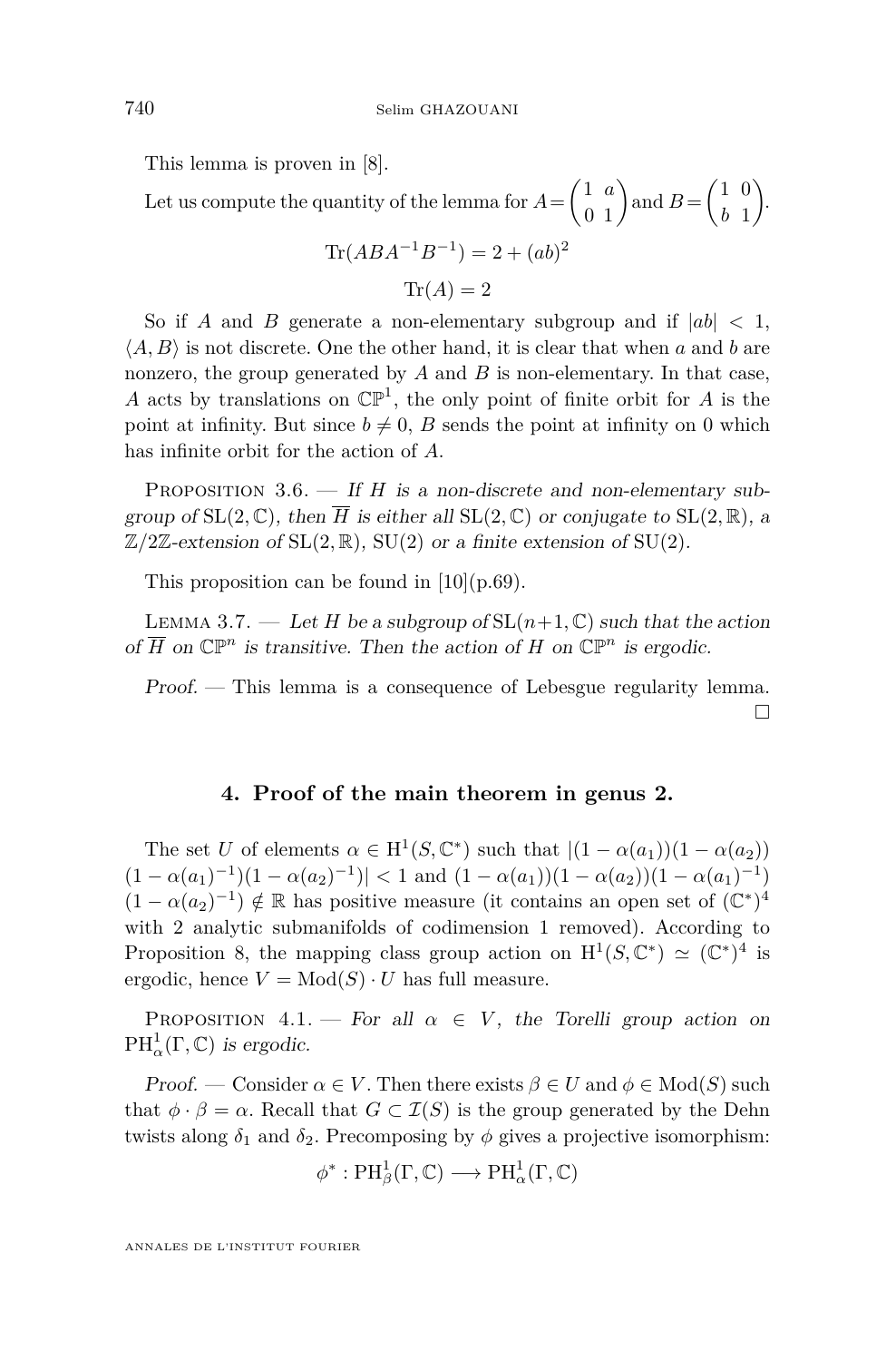such that the action of the groups *G* and  $\phi G \phi^{-1}$  (on PH<sub> $_{\beta}^1$ </sub>(Γ*,* C) and  $PH^1_\alpha(\Gamma, \mathbb{C})$  respectively) are conjugated by  $\phi^*$ . If  $\beta \in U$ , the *G*-action on  $PH^1_\beta(\Gamma,\mathbb{C}) \simeq \mathbb{CP}^1$  is the action of a group with identity component of the closure isomorphic to  $PSU(2)$  or  $PSL(2,\mathbb{C})$  (we have assumed that  $(1 - \alpha(a_1))(1 - \alpha(a_2))(1 - \alpha(a_1)^{-1})(1 - \alpha(a_2)^{-1}) \notin \mathbb{R}$ , hence the traces of the element of *G* acting on  $\mathbb{CP}^1$  do not all belong to R, according to the computation made above. Hence one can exclude that the closure is isomorphic to  $PSL(2,\mathbb{R})$  or a  $\mathbb{Z}/2\mathbb{Z}$ -extension of  $PSL(2,\mathbb{R})$ ). Lemma [3.7](#page-12-0) ensures that this action is ergodic, so the  $\phi G \phi^{-1}$  action on  $\text{PH}^1_\alpha(\Gamma, \mathbb{C})$  is ergodic since it is conjugated to G through a projective isomporhism.  $\square$ 

One can take as the Lebesgue measure on  $\chi \setminus L^{-1}(\{1\})$  the measure  $m =$  $\mu \otimes \nu_\alpha$  where  $\mu$  is the Lebesgue measure on  $H^1(S, \mathbb{C}^*)$  and  $(\nu_\alpha)_{\alpha \in H^1(S, \mathbb{C}^*)}$ is a family of measures on  $\text{PH}^1_\alpha(\Gamma,\mathbb{C})$  depending analytically on  $\alpha$ .

We are now ready to end the proof of the main theorem in genus 2. Let *A* be a  $Mod(S)$ -invariant measurable subset of  $\chi \setminus L^{-1}(\{1\})$ . If  $\mu(L(A)) = 0$ , then  $m(A) = 0$ . Thus we can assume  $\mu(L(A)) > 0$ . Since the Mod(*S*) action on  $H^1(S, \mathbb{C}^*)$  is ergodic,  $L(A)$  has full measure. Put  $A_\alpha = A \cap PH^1_\alpha(\Gamma, \mathbb{C})$ . Fubini theorem implies that

$$
m(A \cap B) = \int_{L(A \cap B)} \nu_{\alpha}(A_{\alpha} \cap B) d\mu
$$

where *B* is any measurable subset of  $\chi \setminus L^{-1}(\{1\}).$ 

If  $m(A) > 0$ , there exists  $\epsilon > 0$  and a set with positive measure  $W \subset L(A)$ for which  $\forall \alpha \in W$ ,  $\nu_{\alpha}(A_{\alpha}) > \epsilon$ . Remind that the set *V* has full measure so  $\mu(W \cap V) > 0$ . Since  $\mu(W \cap V) > 0$ , Mod(*S*) · (*W*  $\cap$  *V*) has full measure. But if  $\alpha \in Mod(S) \cdot (W \cap V) \subset V$ ,  $\nu_{\alpha}(A_{\alpha}) > 0$  because it contains the image of a  $A_\beta$  of a map  $\phi \in Mod(S)$  sending  $\beta$  on  $\alpha$  for a certain  $\beta$ in  $W \cap V$ . But since  $\alpha$  belongs to  $V$ ,  $\nu_{\alpha}(A_{\alpha}) > 0$  and the Torelli group action on  $\text{PH}^1_\alpha(\Gamma,\mathbb{C})$  is ergodic,  $A_\alpha$  has full measure. So for almost all  $\alpha$ ,  $\nu_{\alpha}(A_{\alpha} \cap B) = \nu_{\alpha}(\text{PH}^1_{\alpha}(\Gamma, \mathbb{C}) \cap B)$  and

$$
m(A \cap B) = m(B)
$$

So *A* has full measure, which proves that the action is ergodic.

## **5. Higher genus.**

We proved in section [2](#page-7-0) that the mapping class group action on  $H^1(S, \mathbb{C}^*)$ is ergodic. In genus bigger than 2, the strategy is still to study the Torelli group action in the fibers  $PH^1_\alpha(\Gamma,\mathbb{C})$ . To be more precise, we prove that for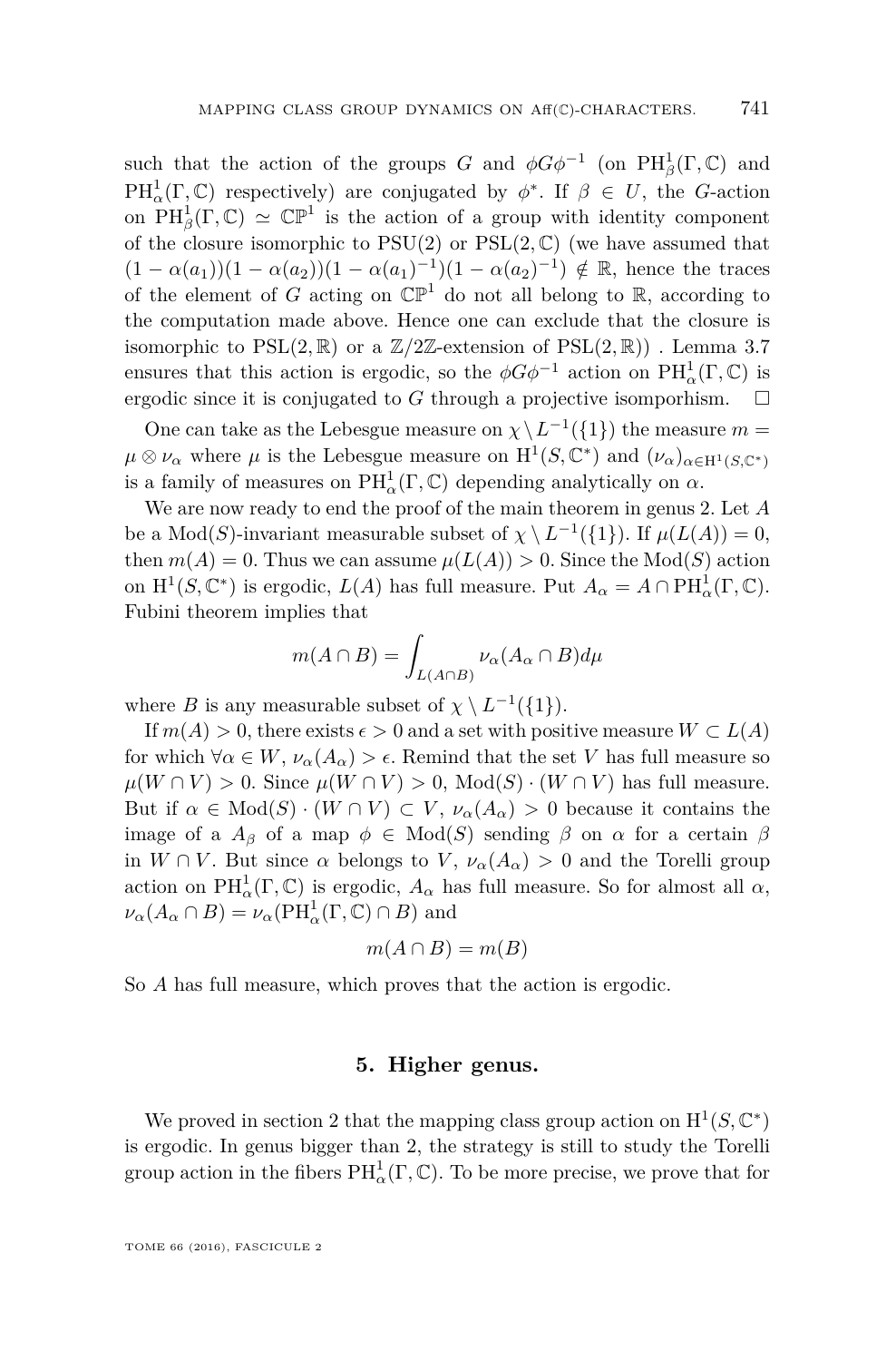almost all  $\alpha$ , this action is ergodic giving explicit formulas for the action of some specific Dehn twists. Let  $p \in S$  be the base point of  $\pi_1 S = \Gamma$ . Any diffeomorphism *f* fixing *p* whose action on  $H_1(S, \mathbb{Z})$  is trivial acts linearly on  $\mathrm{H}^1_\alpha(\Gamma,\mathbb{C})$  in such a way that the action of the class of  $f$  in  $\mathrm{Mod}(S)$  is the projectivized action of *f* on  $\text{PH}^1_\alpha(\Gamma,\mathbb{C})$ . In this section we prove that we can find a subgroup of diffeomorphisms fixing *p* whose action on  $H^1_\alpha(\Gamma, \mathbb{C})$ is ergodic.

In a way similar to genus 2, one builds  $2g - 2$  curves  $(\delta_i, \eta_i)_{1 \leq i \leq g-1}$  with the following properties:

- (1) For all  $i \neq j$ , the curve  $\delta_i$  (respectively  $\eta_i$ ) is disjoint from the curves *δ<sup>j</sup>* and *η<sup>j</sup>* .
- (2) For a generic  $\alpha \in H^1(S, \mathbb{C}^*)$  (in an open dense subset of full measure), the classes  $[\mu_1], [\nu_1], \cdots, [\mu_{q-1}], [\nu_{q-1}]$  form a basis of  $\mathrm{H}^1_\alpha(\Gamma,\mathbb{C}).$
- (3) Both the action of  $T_{\delta_i}$  and  $T_{\eta_i}$  stabilize the projective line associated to the plane  $[\mu_i], [\nu_i]$ .
- (4) The group generated by  $T_{\delta_i}$  and  $T_{\eta_i}$  acts projectively, the action is ergodic on the stabilized projective line for all  $i$  and for  $\alpha$  in an open set.
- (5) The  $g 1$  groups  $G_i = \langle T_{\delta_i}, T_{\eta_i} \rangle$  commute, this way the  $G =$  $G_1 \cdots G_{g-1}$  action is a diagonal action on  $\mathbb{C}^{2g-2} \simeq \mathrm{H}^1_\alpha(\Gamma, \mathbb{C})$ .

Take the genus 2 surface from Figure 1 and cut it twice along simple closed curves, in a way to get a four holed sphere with boundary:

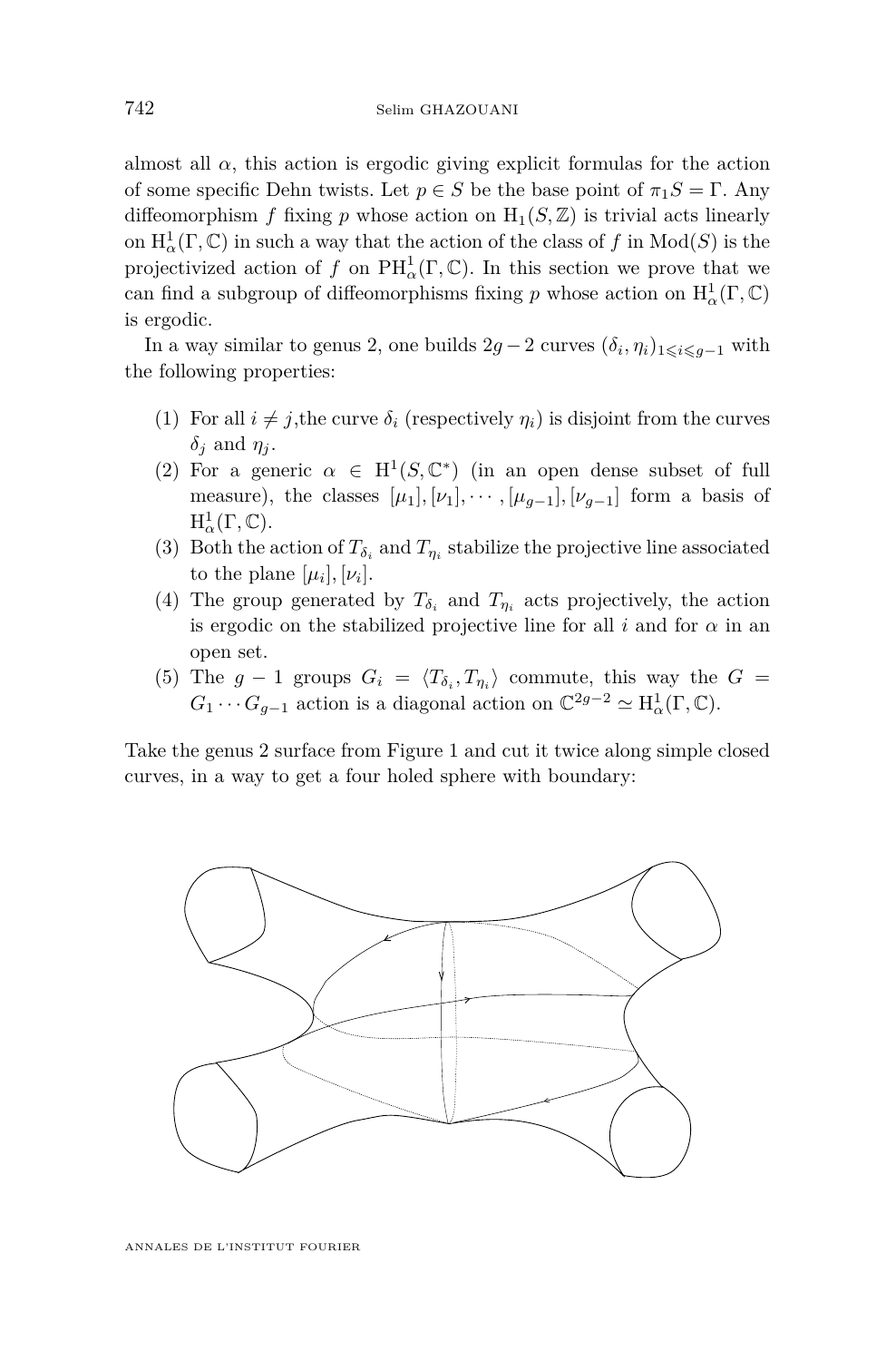Take  $g-1$  copies of this sphere,  $S_1, S_2, \ldots, S_{g-1}$ , each one carrying 2 marked simple closed curves  $\delta_i$  and  $\eta_i$ . Let us glue them back along the following pattern:



This way one gets a genus *g* surface with the announced family of curves. For  $\delta_1$ , let  $\tilde{\delta_1}$  be the curve built going from  $p$  to  $\delta_1$  through the chosen path, doing one turn of  $\delta_1$  and coming back to *p*. One builds for each  $\delta_i$  and  $\eta_i$  a curve  $\tilde{\delta}_i$  and  $\tilde{\eta}_i$  in a similar way. Let  $i \neq 1$ ,  $T_{\delta_i}(\tilde{\delta}_1) = \gamma \tilde{\delta}_1 \gamma^{-1}$  for some  $\gamma \in \Gamma$ homologuous to  $\delta_i$ .  $\gamma \in \text{DT}$  since  $\delta_i$  is separating, so for all  $\lambda \in H^1_\alpha(\Gamma, \mathbb{C})$ ,  $\lambda(T_{\delta_i}(\tilde{\delta_1})) = \lambda(\tilde{\delta_1}).$ 

The same way one can define, associated to  $\tilde{\delta}_i$ ,  $\tilde{\eta}_i$  the cocycles  $\mu_i$ ,  $\nu_i$  such that:

$$
T_{\delta_i}^{-1} \cdot \lambda = \lambda + \lambda(\tilde{\delta}_i)\mu_i
$$

$$
T_{\eta_i}^{-1} \cdot \lambda = \lambda + \lambda(\tilde{\eta}_i)\nu_i
$$

for all  $\lambda \in H^1_\alpha(\Gamma, \mathbb{C})$ .

Let us assume from now on that  $\alpha$  is generic in the following sense: the field generated by the images of  $\alpha$  has transcendental dimension 2g. The set of such  $\alpha$  has full Lebesgue measure.

PROPOSITION 5.1.

(1) For all *i*, there exist two homology classes 
$$
a_i
$$
 and  $b_i$  such that  
\n
$$
- \mu_i(\eta_i) = (1 - \alpha(a_i)) \cdot (1 - \alpha(b_i))
$$
\n
$$
- \nu_i(\delta_i) = (1 - \alpha(a_i)^{-1}) \cdot (1 - \alpha(b_i)^{-1})
$$
\n
$$
- \mu_i(\delta_i) = 0
$$
\n
$$
- \nu_i(\eta_i) = 0
$$

- (2) The classes  $[\mu_1], [\nu_1], \cdots, [\mu_{g-1}], [\nu_{g-1}]$  span  $H^1_\alpha(\Gamma, \mathbb{C})$ .
- (3) For all  $1 \leq i \leq g-1$ , the action of the group  $G_i$  spanned by  $T_{\delta_i}$ and  $T_{\eta_i}$  stabilizes the vector space spanned by  $[\mu_i]$  and  $[\nu_i]$ .

#### Proof.

(1) The first point is exactly Proposition [3.3](#page-10-0) extended to higher genus. The proof works the same way, applying Lemma [3.2.](#page-8-1)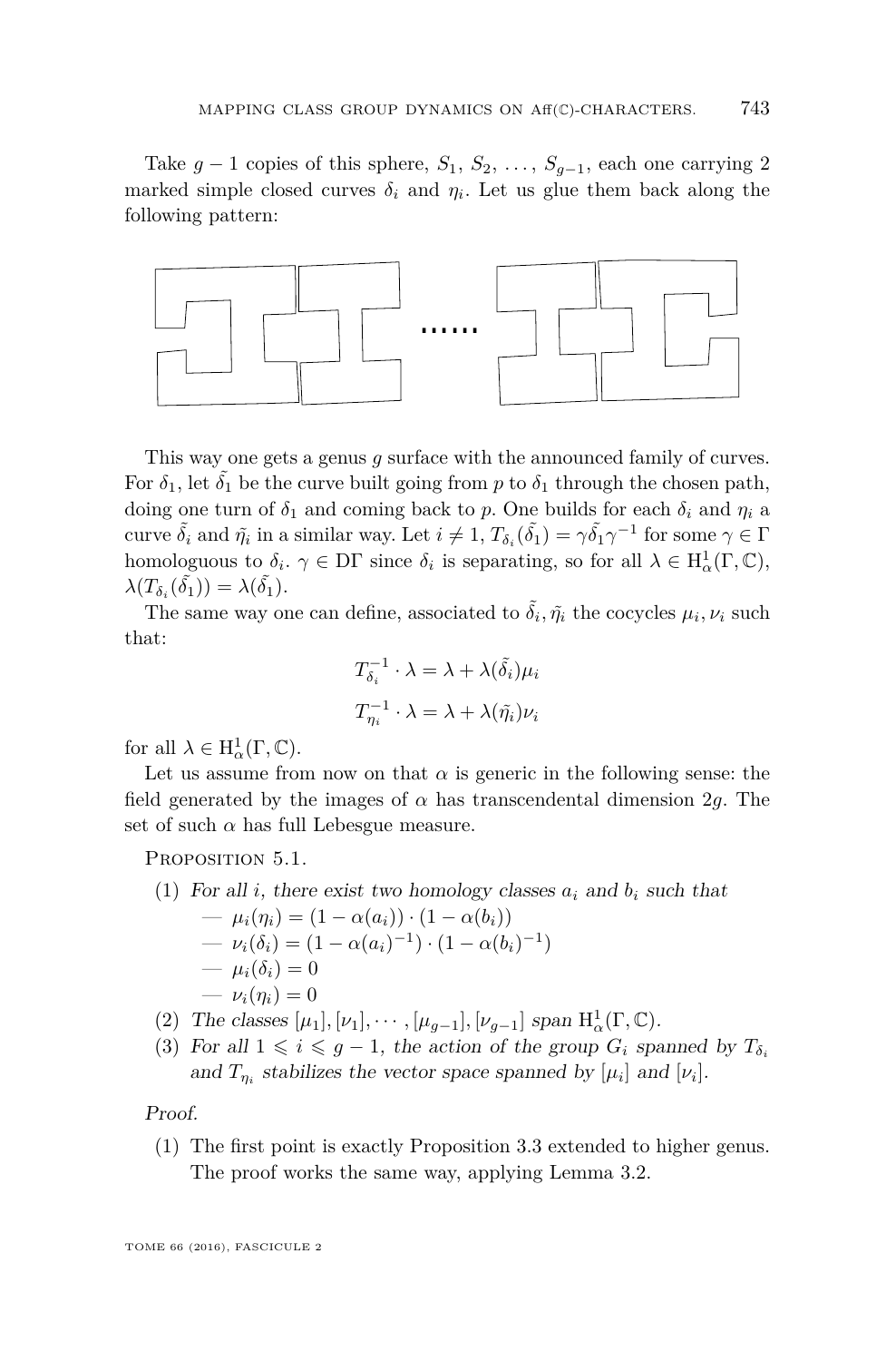(2) One writes a relation of linear dependence:

$$
\sum_i u_i \mu_i + v_i \nu_i = k(1 - \alpha)
$$

Evaluating in  $\tilde{\delta}_i$  and  $\tilde{\eta}_i$ , one finds that all the coefficients  $u_i$  et  $v_i$ are zero, which implies  $k = 0$ .

(3) Last point is a direct consequence of the remarks above the proposition. If  $i \neq j$ , then  $\mu_i(T_{\delta_i} \tilde{\delta}_j) = \mu_i(\tilde{\delta}_j)$ , but since  $\tilde{\delta}_j$  is homotopic to a curve disjoint from  $\delta_i$ ,  $\mu_i(\tilde{\delta}_j) = 0$ . It works the same with the curves  $\eta_i$ , in such a way that the vector space spanned by the  $[\mu_i]$ and  $[\nu_i]$  is stabilized by the action of  $G_i = \langle T_{\delta_i}, T_{\eta_i} \rangle$  $\rangle.$ 



Figure 5.1. The curves  $\delta_i$ ,  $\eta_i$  on a genus 4 surface.

We now have everything we need to prove:

<span id="page-16-0"></span>THEOREM 5.2. — The action of the mapping class group on  $\chi$  is ergodic in genus  $g \geqslant 2$ .

Proof. — Let *G* be the group generated by the  $T_{\delta_i}$ ,  $T_{\eta_i}$ .  $G = G_1 \times \cdots \times$  $G_{q-1}$  since the  $G_i$  commute. The  $G_i$  action on the vector subspace spanned by  $[\mu_i]$  and  $[\nu_i]$  is the action of the group spanned by the matrices:

$$
\left(\begin{array}{cc} 1 & (1 - \alpha(a_i))(1 - \alpha(b_i)) \\ 0 & 1 \end{array}\right), \left(\begin{array}{cc} 1 & 0 \\ (1 - \alpha(a_i)^{-1})(1 - \alpha(b_i)^{-1}) & 1 \end{array}\right)
$$

Applying Jorgensen's lemma, there exists an open set *U* of  $H^1_\alpha(\Gamma, \mathbb{C})$  for which for all *i*, the action of  $G_i$  on the vector space spanned  $[\mu_i]$  and  $[\nu_i]$  est ergodic (since the action of its closure is transitive). This implies (according to Fubini's theorem) that the action of *G* on  $H^1_\alpha(\Gamma, \mathbb{C})$  is ergodic, hence the action of the Torelli group is ergodic on  $PH^1_\alpha(\Gamma, \mathbb{C})$  for  $\alpha \in U$ . Proposition [4.1](#page-12-1) implies it is ergodic on  $PH^1_\alpha(\Gamma, \mathbb{C})$  for  $\alpha$  in a dense subset of full measure. Applying Fubini theorem and using the fact that the action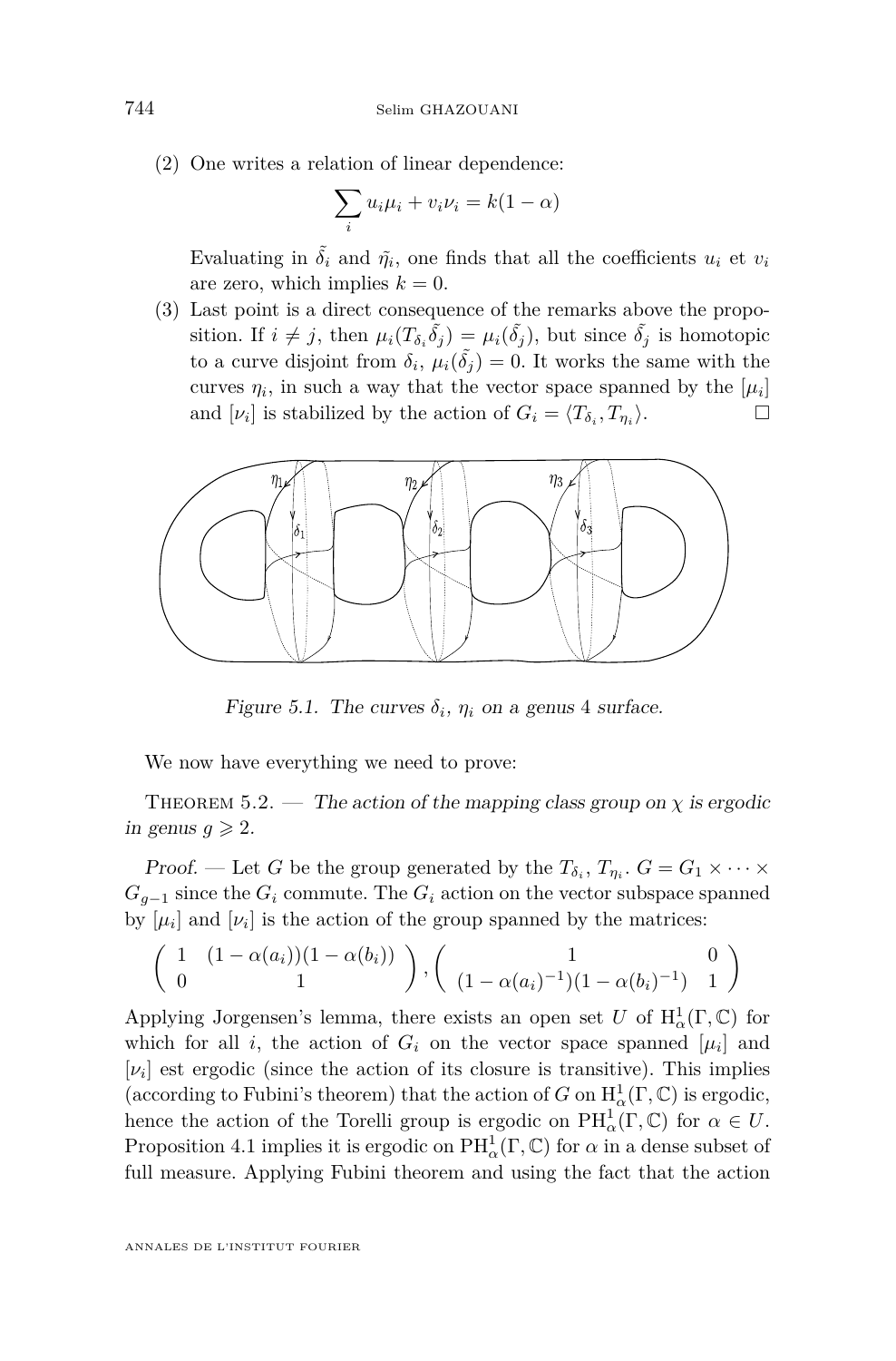of  $Mod(S)$  is ergodic on  $H^1(S, \mathbb{C}^*)$ , one finds that the action of  $Mod(S)$  on  $\chi$  is ergodic.

COROLLARY  $5.3.$  — There is no measure in the class of Lebesgue measure on  $\chi(\Gamma, \text{Aff}(\mathbb{C}))$  invariant by the action of the mapping class group. In particular, there is no invariant symplectic form.

Proof. — This follows directly from the fact that for almost all  $\alpha \in$  $H^1(S, \mathbb{C}^*)$ , the Torrelli group acts on  $PH^1_\alpha(\Gamma, \mathbb{C})$  through elements of  $PGL(H_\alpha^1(\Gamma, \mathbb{C}))$  having attracting fixed points in  $PH_\alpha^1(\Gamma, \mathbb{C})$ .

## **6. Euclidean characters.**

Let us look at the action of the mapping class group on  $\chi_{\mathbb{U}}$ .

Let  $\rho : \Gamma \longrightarrow Aff(\mathbb{C})$  be a Euclidean representation (whose linear part ranges in the set of complex number of absolute value 1). One can naturally associate to  $\rho$  a flat C-bundle over *S* the following way: let  $\tilde{S}$  be a universal cover of *S*,  $\Gamma$  acts on  $\tilde{S} \times \mathbb{C}$ :

$$
\gamma \cdot (x, z) = (\gamma \cdot x, \rho(\gamma)(z))
$$

The bundle associated to  $\rho$  is the quotient  $F_{\rho} = \tilde{S} \times \mathbb{C}/\Gamma$ . The foliation  $\tilde{S} \times \mathbb{C}$  (whose leaves are the  $\tilde{S} \times \{\cdot\}$ ) factors through the quotient and defines a flat connection. Note that this construction can be made for any representation  $\rho : \Gamma \longrightarrow \text{Homeo}(\mathbb{C})$ .

Whenever  $\rho$  is Euclidean, one can define a volume form  $\mu_x$ ,  $x \in S$  on the fibers since the standard volume form on  $E = \tilde{S} \times \mathbb{C}$  is preserved by the action of Γ, since  $\rho$  is Euclidean. One can define for each  $x \in S$  a volume form  $\mu_x$  on the fiber over *x*, to get a 2-form  $\omega$  defined on the whole total space. Moreover the form  $\omega$  is closed, since it is the form is  $dz$  in the coordinates (*x, z*).

PROPOSITION  $6.1.$  — Let *s* be a section of the bundle  $F_\rho$ .

$$
\mathbf{v}(\rho) = \int_S s^*\omega
$$

does not depend on the choice of the section *s*. It is the volume of the representation *ρ*.

Proof. —  $E$  being convex, two sections  $s_1$  and  $s_2$  are homotopic through *s*<sup>*t*</sup>. Notice that  $\int_S s^* \omega$  is the volume of the graph of *ρ*. The proposition is a corollary of Stokes theorem applied to the image of the homotopy *s<sup>t</sup>* in  $[0,1] \times F_\rho$ .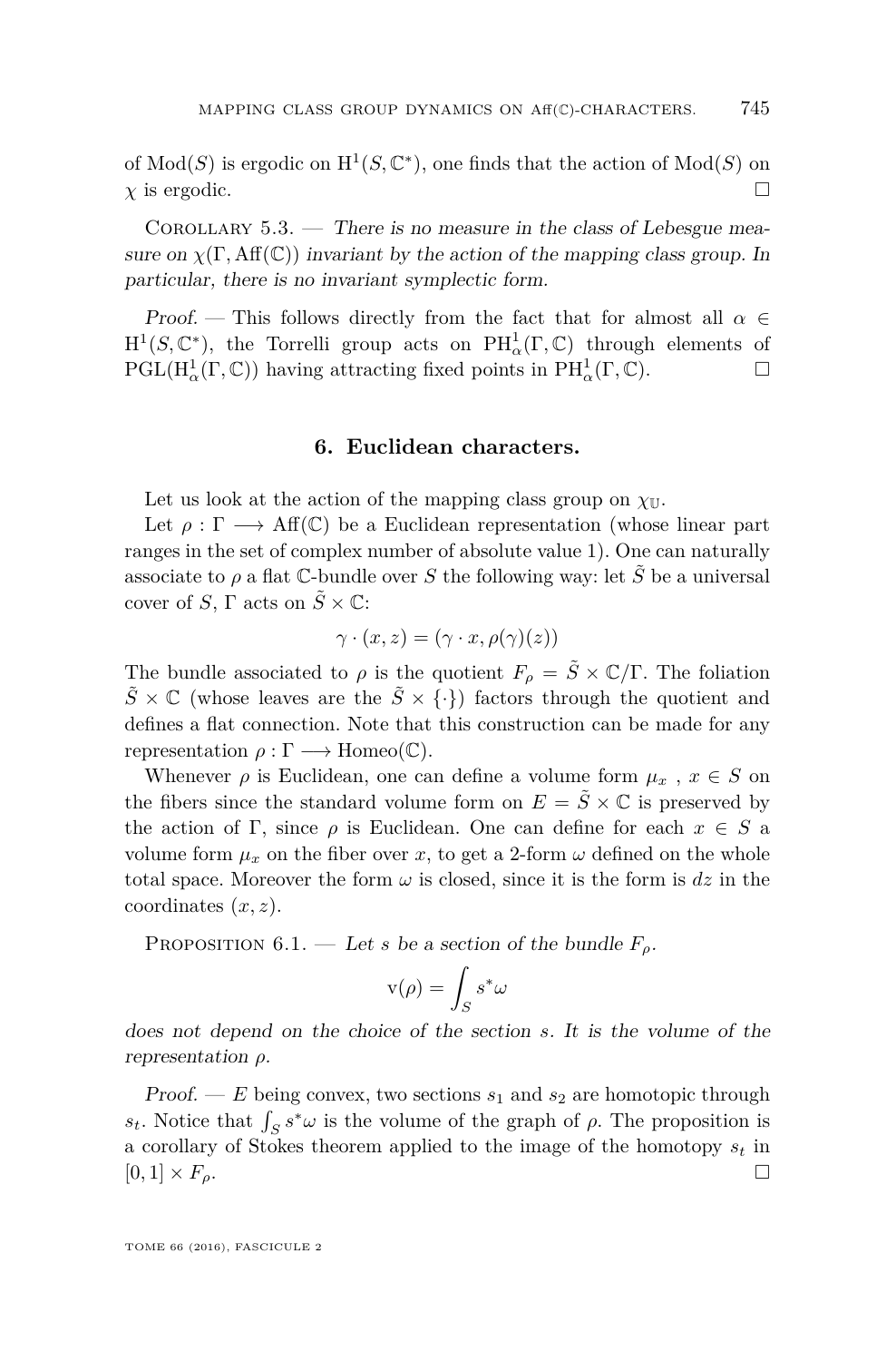The volume defines a function  $v : Hom(\Gamma, Iso_+(\mathbb{C})) \longrightarrow \mathbb{R}$ . Let us study the restriction of this function to  $Z^1_\alpha(\Gamma, \mathbb{C})$  for a given  $\alpha \neq 1$ . The volume of a cocycle  $\lambda \in Z^1_\alpha(\Gamma, \mathbb{C})$  is the volume of the associated representation.

This form can also be defined in a entirely homological way. If *α* and *β* are two elements of  $H^1(S, \mathbb{U})$ , one can define an algebraic product:

$$
\wedge: \mathrm{H}^1_{\alpha}(\Gamma, \mathbb{C}) \times \mathrm{H}^1_{\beta}(\Gamma, \mathbb{C}) \longrightarrow \mathrm{H}^2_{\alpha\beta}(\Gamma, \mathbb{C})
$$

where  $H^2_{\alpha\beta}(\Gamma,\mathbb{C})$  is the second group of the cohomology of  $\Gamma$  twisted by  $\alpha\beta$ . H<sub>α</sub><sup>2</sup>(Γ, C) = 0 as soon as  $\alpha \neq 1$ . The bilinear form

$$
\wedge_{\alpha} : H^1_{\alpha}(\Gamma, \mathbb{C}) \times H^1_{\alpha}(\Gamma, \mathbb{C}) \longrightarrow \mathbb{C}
$$

$$
(\lambda, \mu) \longmapsto \lambda \wedge \overline{\mu}
$$

identifying canonically  $H^2(\Gamma, \mathbb{C})$  and  $\mathbb{C}$ . See [\[2\]](#page-23-8) for more details (where everything is done is the case of holed spheres, nevertheless it still holds in our setting).

PROPOSITION 6.2. — Take  $\alpha \in H^1(S, \mathbb{C}^*)$ 

- (1) For  $\lambda \in Z^1_\alpha(\Gamma, \mathbb{C})$ ,  $v(\lambda)$  only depends on the class of  $\lambda$  in  $H^1_\alpha(\Gamma, \mathbb{C})$ .
- (2) The induced function  $v : H^1_\alpha(\Gamma, \mathbb{C}) \longrightarrow \mathbb{R}$  is a non-degenerate Hermitian form.
- (3) For all  $\alpha$  the signature of the form is  $(q-1, q-1)$ .

Proof.

(1) Remark that if 
$$
f := az + b \in \text{Aff}(\mathbb{C})
$$
, the map

$$
\begin{array}{cccc}\n\Psi & : & \tilde{S} \times E & \longrightarrow & \tilde{S} \times E \\
(x, z) & \longmapsto & (x, f(z))\n\end{array}
$$

induces an affine isomorphism between the bundles  $F_{\rho}$  and  $F_{f\rho f}$ <sup>-1</sup> for any representation *ρ*. From the definition of the forms *ω* one gets

$$
\Psi_* \omega_\rho = |a|^2 \omega_{f \rho f^{-1}}
$$

Any two representations define the same element in  $H^1_\alpha(\Gamma,\mathbb{C})$  if and only if they are conjugated by a translation. In this case, they have the same volume. The formula above ensures that v is a Hermitian form.

- (2) The fact that the form is non degenerate is just Poincaré duality in twisted cohomology.
- (3) Assume  $\alpha$  is real. Then conjugation is an order 2 endomorphism of  $H^1_\alpha(\Gamma, \mathbb{C})$  such that  $v(\overline{\lambda}) = -v(\lambda)$  for every  $\lambda \in H^1_\alpha(\Gamma, \mathbb{C})$ . Since v is non-degenerate, its signature is  $(q-1, q-1)$ . An argument of connectivity extends the property to arbitrary  $\alpha$ . To make this work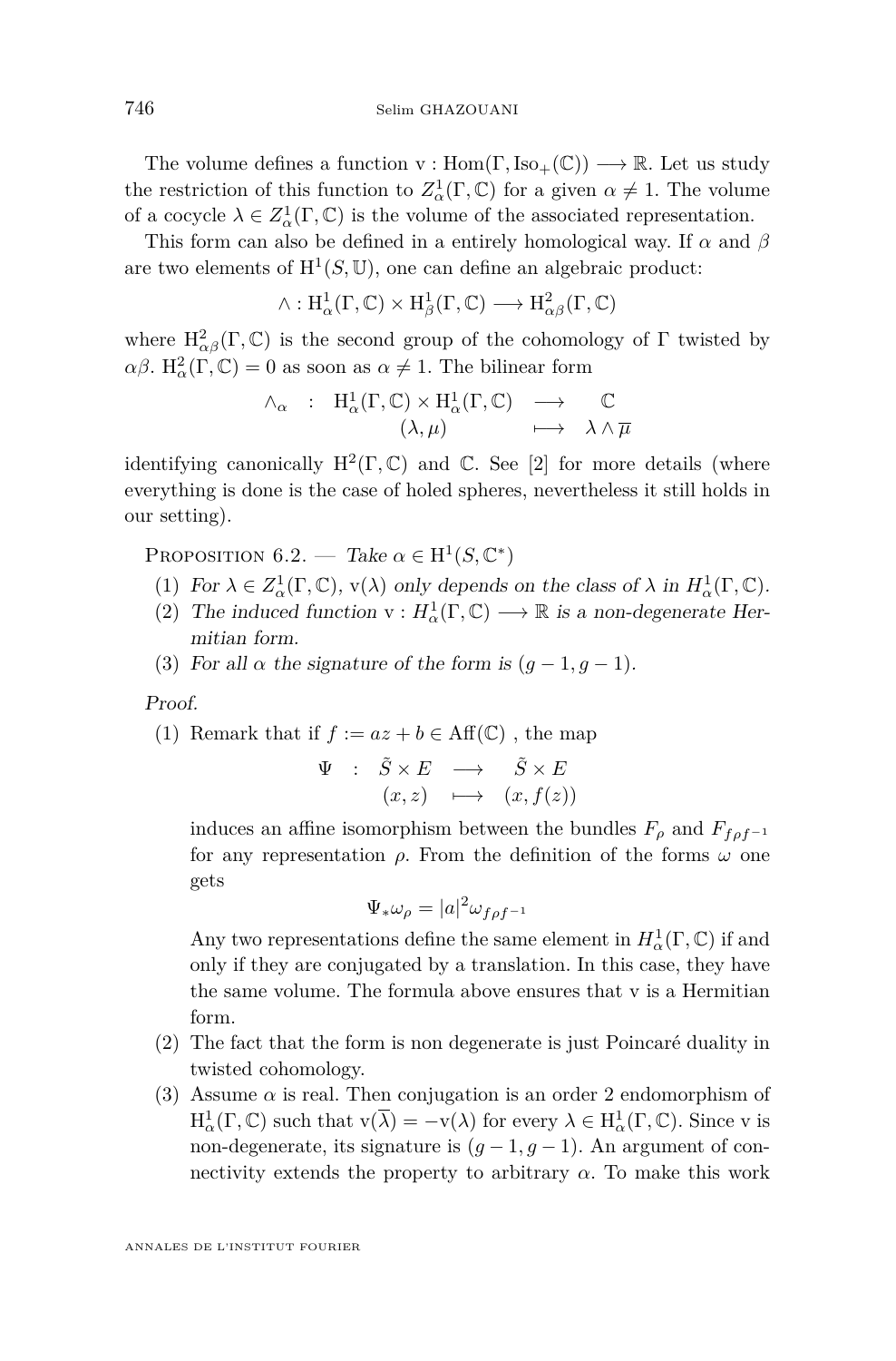one needs to see that the signature of the form is continuous in  $\alpha$ . Notice that this form can be seen as the volume form of Euclidean surfaces with branched points. On the open set of those  $\alpha$  who can be realized as the linear holonomy of a flat structure with branched points, the signature is continuous since the volume form is continuous. But this set can easily be shown to be all  $H^1(S, \mathbb{U}) \setminus \{1\}$ .  $\Box$ 

Let  $\chi^{\pm}_{\mathbb{U}}$  (reps.  $\chi^{\pm}_{\mathbb{U}}$  and  $\chi^0_{\mathbb{U}}$ ) be the subset of  $\chi_{\mathbb{U}}$  defined as the set of representations whose volume is positive (reps. negative and null).  $\chi^{\pm}_{\mathbb{U}}$  and  $\chi^{\pm}_{\mathbb{U}}$ are invariant subsets of  $\chi_{\mathbb{U}}$  under the action of the mapping class group, both of positive measure for the Lebesgue measure on  $\chi_{\mathbb{U}}$ .

PROPOSITION 6.3.

- (1) The action of the mapping class group preserves  $\chi_{\mathbb{U}}^+$ ,  $\chi_{\mathbb{U}}^-$  and  $\chi_{\mathbb{U}}^0$ .
- (2) For all  $\alpha \in H^1(S, \mathbb{U})$  different from  $\{1\}$ , the Torelli group acts on  $PH^1_\alpha(\Gamma, \mathbb{C})$  by transformations belonging to  $PU(\wedge_\alpha)$ .

Proof. — Just let a lift of a diffeomorphism to  $\tilde{S}$  fixing a base point act on  $\tilde{S} \times E$  to see that two representations differing from  $f^*$  define the same volume form.

## **The representation of the Torelli group in the case of punctured spheres.**

We have defined a family of representation indexed by  $H^1(S, \mathbb{U})$  of the Torelli group in  $PU(\wedge_{\alpha}) \simeq PU(g-1, g-1)$ . Very little is known about this representation except for the fact that for almost all parameters, its image is not discrete. This family was originally discovered by Chueshev in the early 90's, see [\[1\]](#page-22-0). Now assume that *S* has a finite number of punctures. One can still build a Hermitian form on  $\mathrm{H}^1_\alpha(\Gamma,\mathbb{C})$ : Veech shows in [\[13\]](#page-23-9) that the signature of the  $\land$ <sup>*α*</sup> depends on *α*. Moreover, one can pick *α* in order that  $\wedge_{\alpha}$  has signature  $(1, n)$ . The Torelli group still defines a representation in  $PU(1, n)$ .

It is an important question in complex hyperbolic geometry to build lattices in the isometry group of complex hyperbolic space. It is natural here to ask if these representations might lead to new constructions of lattices in  $PU(1, n)$ .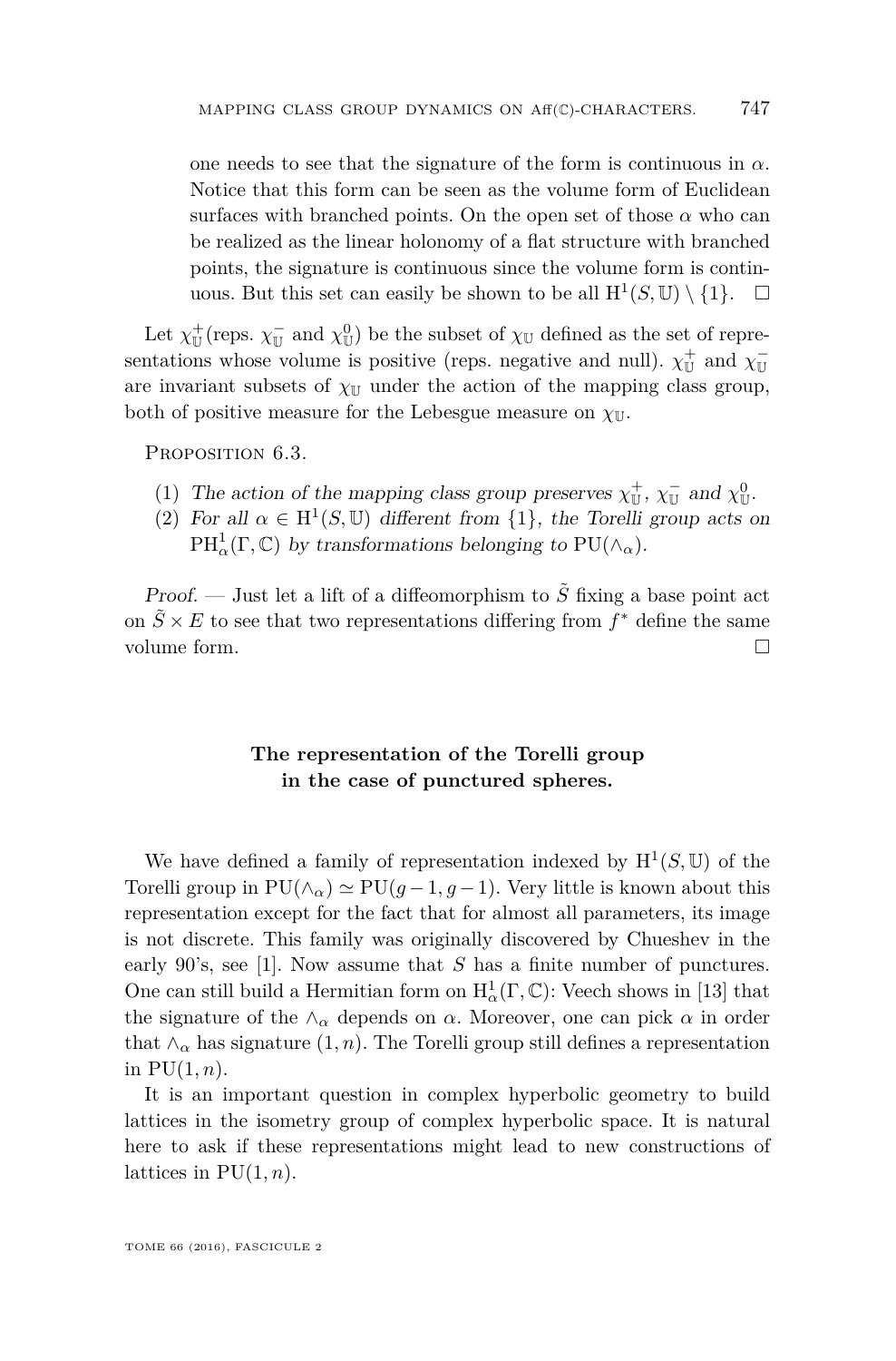## **7. Link with branched affine structures and open problems.**

The original framework of this work was the study of affine branched structures, especially their holonomy representations. A complex projective structure on a surface  $S$  is an atlas of charts in  $\mathbb{CP}^1$  where the transition maps are the restriction of elements in  $PSL(2,\mathbb{C}) = Aut(\mathbb{CP}^1)$ . One can also think of a projective structure as a  $(\mathbb{CP}^1, \mathrm{PSL}(2,\mathbb{C}))$ -structure in the sense of (*X, G*)-structures defined by Thurston. If *S* is a surface endowed with a projective structure, one can pull this structure back to its universal cover  $\tilde{S}$ , in such a way this structure factors through the quotient  $S = \tilde{S}/\Gamma$ (meaning that  $\Gamma$  acts on  $\tilde{S}$  by automorphisms of the projective structure). Since  $\tilde{S}$  is simply connected, any projective chart can be fully extended to  $\tilde{S}$ . This defines a local diffeomorphsim

$$
\mathrm{dev}:\tilde{S}\longrightarrow\mathbb{CP}^1
$$

which is unique up to postcomposition by an element of  $PSL(2,\mathbb{C})$ . Since the structure factors trough, there exists a morphism hol :  $\Gamma \longrightarrow \text{PSL}(2,\mathbb{C})$ called the *holonomy* such that for every  $\gamma \in \Gamma$  and  $x \in \tilde{S}$  we have

$$
dev(\gamma \cdot x) = hol(\gamma)(dev(x))
$$

Given  $(X, G)$ , one might ask what are the group homomorphisms which can arise as the holonomy map of a  $(X, G)$ -structure.

#### **Translations surfaces and periods of abelian differentials.**

A translation surface is an atlas of charts in  $\mathbb C$  with transition maps being translations. Since such structures can only arise when *S* is a torus, one has to allow singularities: a finite set of points can carry a conical structure with angle being a integer multiple of  $2\pi$ . See [\[14\]](#page-23-10) for a survey on the subject. The holonomy map of such a structure is a morphism  $\omega : \Gamma \longrightarrow \mathbb{C}$  which factors through  $\omega : H_1(S, \mathbb{Z}) \longrightarrow \mathbb{C}$  since  $\mathbb{C}$  is abelian. In this case, the holonomy problem is totally solved since the 20's (see [\[7\]](#page-23-11)) by the following theorem:

THEOREM 7.1 (Haupt, 1920). — An element  $\omega \in$  Hom $(H_1(S, \mathbb{Z}), \mathbb{C})$  =  $H^1(S, \mathbb{C})$  is the holonomy map of a translation surface (or equivalently is the periods of an abelian differential over a Riemann surface) if and only if the two following conditions hold: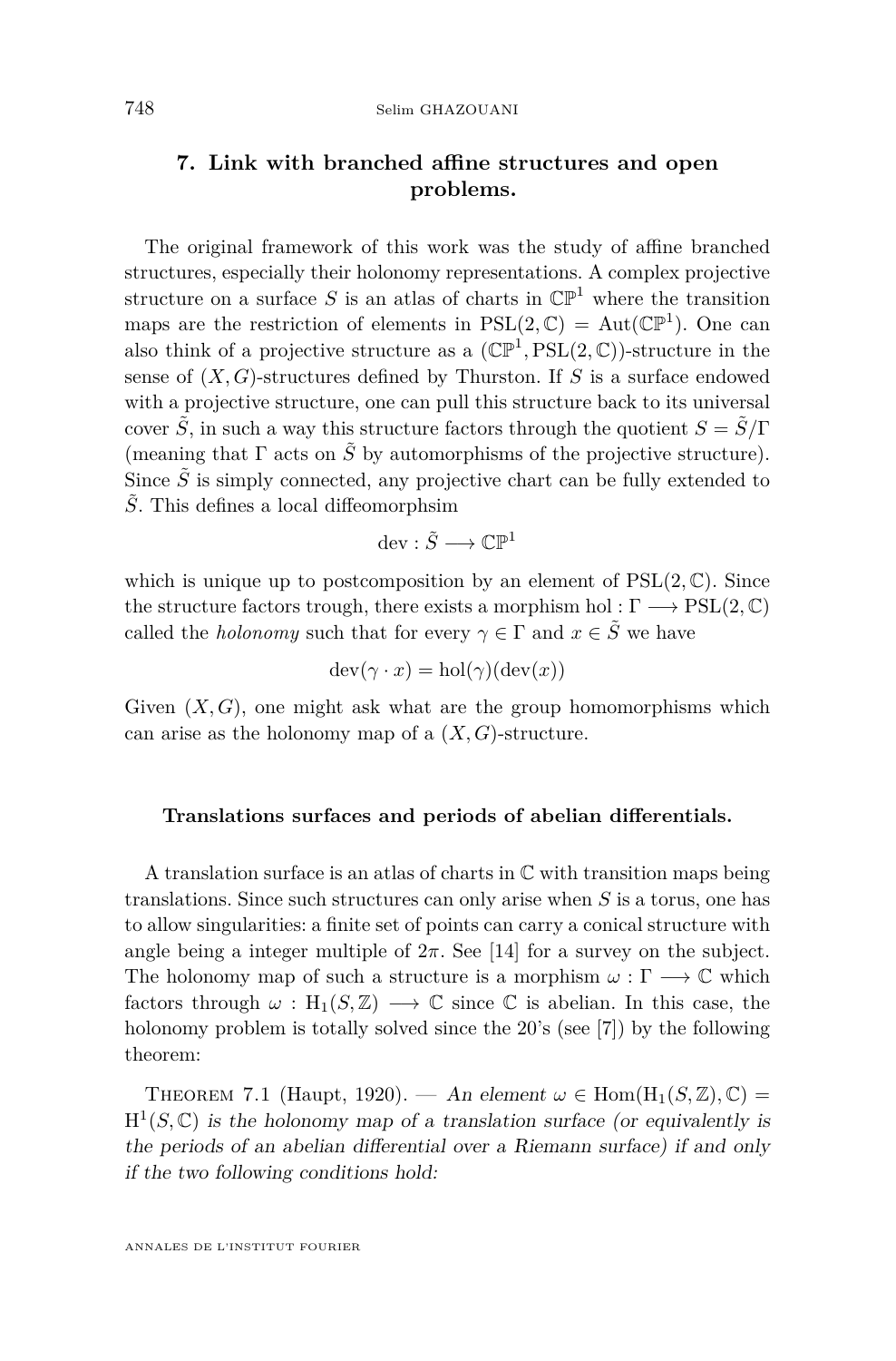- (1)  $\mathcal{I}(\omega) \cdot \mathcal{R}(\omega) > 0$ , where  $\mathcal{I}(\omega)$  and  $\mathcal{R}(\omega)$  are respectively the imaginary and real part of *ω*.
- (2) If the image of  $\omega$  in  $\mathbb C$  is a lattice  $\Lambda$ , then

$$
\mathcal{I}(\omega) \cdot \mathcal{R}(\omega) > \text{vol}(\mathbb{C}/\Lambda)
$$

A proof of this theorem using mapping class group dynamics has been given in [\[9\]](#page-23-2).

#### **Holonomy of complex projective structures.**

The holonomy problem is also solved in the case of complex projective structures. Let us recall the theorem due to Gallo, Kapovich and Marden  $(see [4])$  $(see [4])$  $(see [4])$ :

THEOREM 7.2. — A group homomorphism  $\rho : \Gamma \longrightarrow \text{PSL}(2, \mathbb{C})$  is the holonomy of a complex projective structure if and only if the two following conditions hold:

- (1)  $\rho$  lifts to  $SL(2,\mathbb{C})$ .
- (2) The image of  $\rho$  is a non-elementary subgroup of  $PSL(2,\mathbb{C})$ .

We also can also allow the projective structure to carry singular points which are locally branched projective coverings. Translation surfaces are particular cases of branched projective structures, whose holonomy lives in the subgroup of translations. In this case the holonomy problem is answered by Haupt's theorem. Now one can look at complex affine structures, which are  $(\mathbb{C}, \text{Aff}(\mathbb{C}))$ -structures with branched points.

## **Complex (branched) affine structures, holonomy and open problems.**

A complex affine structure is defined to be a Riemann surface *S* with an non constant holomorphic function

$$
\mathrm{dev}:\tilde{S}\simeq\mathbb{H}\longrightarrow\mathbb{C}
$$

equivariant with respect to a representation  $\rho : \Gamma \longrightarrow Aff(\mathbb{C})$ . One can check that this definition is equivalent to the usual definition with charts and transition maps living in  $\text{Aff}(\mathbb{C})$ . We ask the following question: which representation  $ρ: \Gamma \longrightarrow Aff(\mathbb{C})$  can be realized as the holonomy map of a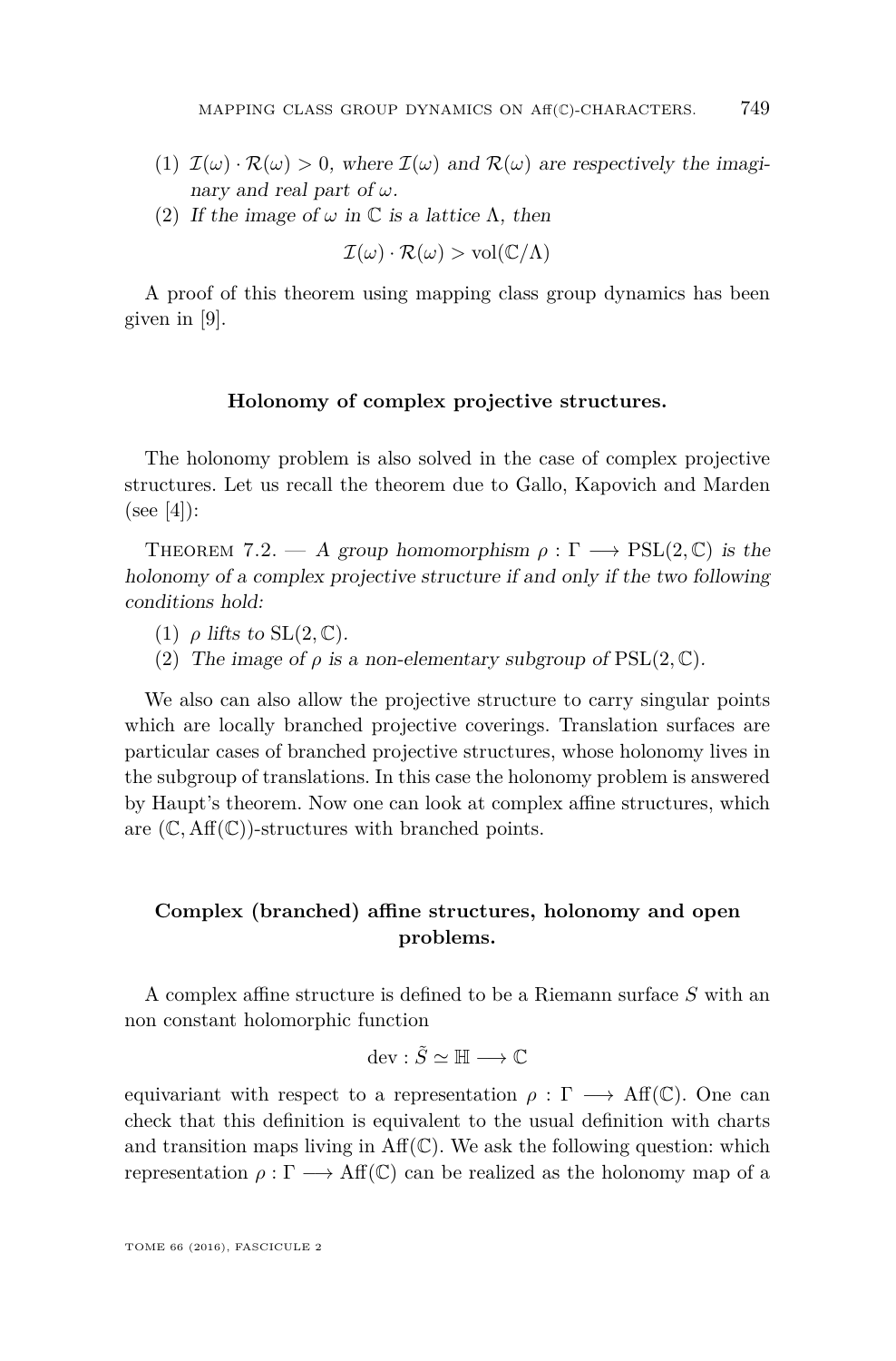branched complex affine structure ? A nice argument of Ehresmann popularized by Thurston ensures that the set of geometric holonomies (which are realized by a branched affine structure) is an open subset of the character variety. Another remark is that whenever a representation can be realized as a holonomy map, its entire orbit under the mapping class group action can also be realized as holonomy maps. Hence we have a nice corollary of Theorem [5.2:](#page-16-0)

COROLLARY 7.3. — The subset of  $\chi(\Gamma, \text{Aff}(\mathbb{C}))$  consisting of representations which can be realized by a branched complex affine structure is an open set of full measure.

We give here a list of questions arising from the study of these affine structures which seem interesting to the author:

- (1) Characterize the representations which are the holonomy of a branched affine structure.
- (2) Build explicit models realizing a given holonomy.
- (3) Describe more precisely the action of the mapping class group on  $\chi$  and  $\chi_{\mathbb{U}}^+$ . Does there exists an analogous theorem to Ratner's, or is it possible to find an orbit whose closure is not homogeneous ?
- (4) Study the dynamics of the directional foliation in the case where the holonomy lies in  $\mathbb{R}^* \ltimes \mathbb{C}$ . Can phenomena different from those known in the case of translation surfaces happen ?
- (5) Study the family of representations of the Torelli group  $\tau_{\alpha} : \mathcal{I}(S) \longrightarrow$ PGL(2*q*−2,  $\mathbb{C}$ ). For which parameter  $\alpha$  is the image of the representation discrete ? When  $\alpha$  is unitary, can one build this way lattices in  $PU(q-1, q-1)$  ?
- (6) Explore the case where the singularities are arbitrary.
- (7) Study the dynamics of the isoholonomic foliation of the moduli space of branched affine complex structures. Is it ergodic ?

Recall that a strictly affine representation is a nonabelian representation which is not unitary and whose angles of linear parts generate an infinite subgroup of  $\mathbb{R}/\mathbb{Z}$ . About the holonomy problem, the following conjecture seems reasonable:

CONJECTURE  $7.4.$  - Every strictly affine representation is the holonomy of a branched affine structure.

## BIBLIOGRAPHY

<span id="page-22-0"></span>[1] V. V. Chueshev, "Cohomological Gunning fibration and the Torelli group", Sibirsk. Mat. Zh. **31** (1990), no. 3, p. 198-203, 219.